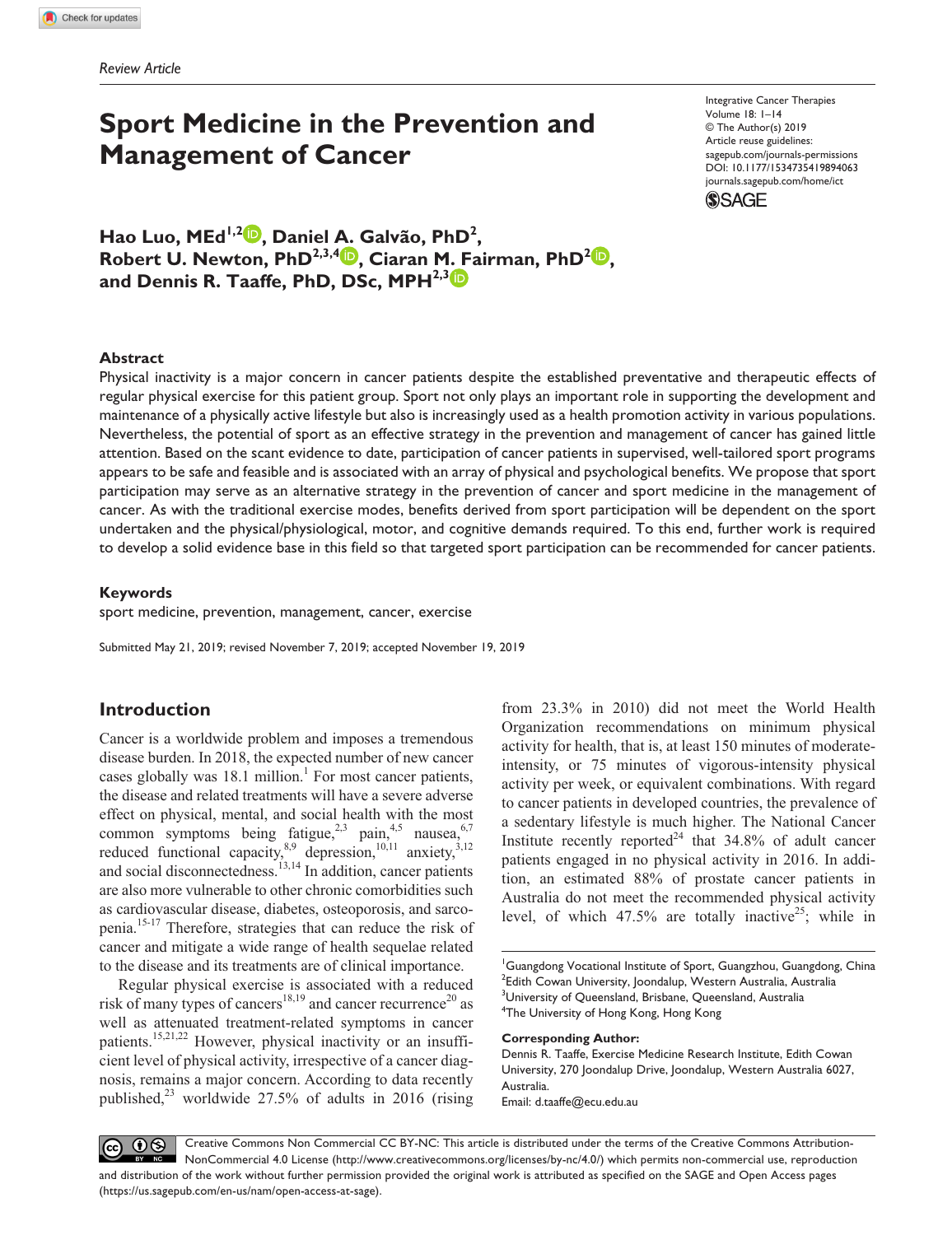Canada, only 21% of cancer patients were considered active in 2005,<sup>26</sup> with similar results also reported in the 2009-2010 National Health Survey round.<sup>27</sup>

Sport participation is commonly advocated by policy makers to facilitate the development and maintenance of an active lifestyle in the general public. As suggested by Khan and colleagues, $28$  sport contributes to a healthier nation through improved physical activity level of the population. Individuals who play sports are more likely to meet the recommended physical activity level for health than those who are not active in sport.<sup>29</sup> Sport, through varied forms of interactive (such as partnered-based and group-based activity) and match/contest play, may have the potential to increase participation rate and maintain exercise continuance in various populations.<sup>30,31</sup>

In recent years, a range of sports as a health promotion activity has been examined in the noncancer populations. A period of participation in organized sport activities were reported to result in a broad spectrum of cardiometabolic and musculoskeletal benefits in both the apparently healthy population and patients with common chronic diseases such as diabetes, hypertension, and osteoporosis.<sup>32,33</sup> In addition, sport participation is often associated with a wide array of psychological benefits including enhanced self-esteem and self-efficacy and a general feeling of well-being.<sup>34</sup> However, the potential of sport as an effective intervention in the management of cancer has gained little attention. This may be partially related to a prevailing dogma that vigorous exercise, which would include a wide range of sport activities, may increase the risk of immunosuppression thereby compromising the immune system against tumor cells. However, a recent review by Campbell and Turner<sup>35</sup> dispelled such a misconception and concluded that acute vigorous exercise may actually enhance immunological health.

To date, there is no definitive evidence that would preclude sport participation in cancer patients. On the contrary, a recent review by Ruiz-Casado et  $al^{36}$  synthesizing numerous preclinical and human mechanistic studies concluded that an active lifestyle (and this could be achieved through exercise and sport) through multiple biological mechanisms (such as vascular normalization, myokine secretion, etc) may potentially exert an antitumorigenic effect. In addition, emerging clinical trials $37,38$  have showed preliminary efficacy of prescribed sport activities (such as soccer, triathlon, wall climbing, and dragon boat racing) in patients with common types of cancers (predominantly prostate and breast cancers) on a variety of supportive care outcomes. Therefore, we propose that participating in structured sport programs may serve as an alternative strategy to conventional clinic-based and community-based physical exercise programs and could be implemented more widely in the prevention and management of cancer. In this review, we discuss the positive association between sport participation and the risk of cancer and cancer-specific and overall mortality, present studies reporting sport activities in the management of cancer, provide initial recommendations on sport participation for cancer patients, and finally discuss future opportunities for research in this emerging field of oncology.

In order to facilitate discussion on this topic, in this article sport is defined as an activity requiring physical effort and skills with predetermined rules and objectives, which typically requires multifaceted physical and physiological demands depending on various factors such as movement components and forms of play.39,40 Evidence regarding sport participation for cancer management in this review was obtained through a systematic literature search. Briefly, electronic searching was undertaken in PubMed, Web of Science, SPORTDiscus, PsycINFO, and Google Scholar databases using keywords for population (cancer OR tumor OR malignancy) AND keywords for intervention (sport OR individual sports OR team sports OR specific sport disciplines based on the current list of Summer and Winter Olympics), with databases searched up until May 2019. In addition, the reference lists of relevant primary and secondary studies (review articles, commentaries, and editorials) were also checked to identify potential eligible studies. Due to the limited evidence on sports for cancer management, studies on exercise programs primarily composed of sport-related activities (including sport skills practice and targeted physical training preparation for a specific sport such as triathlon) in cancer patients were also included in this review.

# **Sport, Cancer Risk, and Cancer Mortality**

It is well established that sport participation reduces the risk of all-cause mortality and improves life expectancy in various populations.<sup>41-44</sup> In the cancer context, individuals repeatedly exposed to sports (including the general public, amateur/collegiate athletes, and professional/elite athletes) also have decreased risk of cancer and cancer-related death, although disparity exists in their training levels and physical condition. An early observational study<sup>45</sup> suggested that regular sport participation led to a lower rate of cancer incidence in middle-aged and older men. In a similar fashion, life-time sport-active adult women have a reduced incidence of breast cancer  $(>=50\%$  reduction) compared with age-matched nonactive women with stronger protective effects observed in those with earlier sport engagement and higher activity level.<sup>46</sup> In amateur/collegiate athletes with higher training volume and intensity, a lower rate of cancer risk has also been observed. An early large-scale survey<sup>47</sup> in 5398 female former collegiate athletes and nonathletes indicated that long-term participation in organized sport activities was associated with a reduced risk of not only breast cancer but also gynecologic cancers; while a 15-year follow-up<sup>48</sup> of these subjects also indicated that previous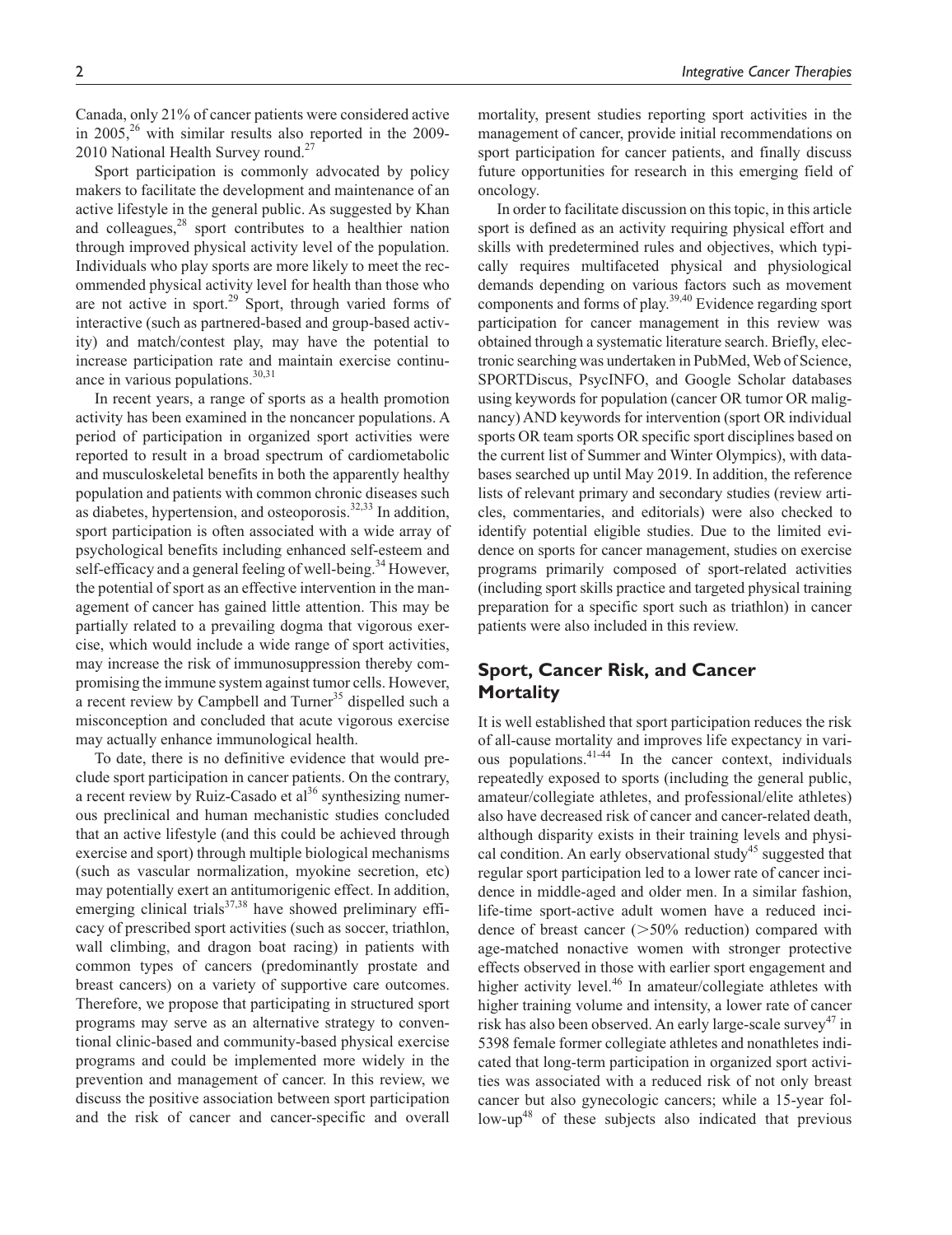| Increased                                              | Decreased                                            |
|--------------------------------------------------------|------------------------------------------------------|
| Muscle mass <sup>54,60-62</sup>                        | Body fat <sup>54,56,58,60-63</sup>                   |
| Bone mineral density <sup>59,61,62,64</sup>            | Heart rate <sup>55,56,61-63</sup>                    |
| Cardiorespiratory fitness <sup>42,54-58,60-62,64</sup> | Blood pressure <sup>55-58,60,61</sup>                |
| Muscular strength <sup>42,63</sup>                     | Blood glucose <sup>42,58,60</sup>                    |
| Functional capacity <sup>42,63</sup>                   | Insulin resistance <sup>58,63</sup>                  |
| Physical performance <sup>61,62</sup>                  | Plasma triglycerides <sup>58,60,61,63</sup>          |
| Mental wellness <sup>42,62</sup>                       | Low-density lipoprotein cholesterol <sup>60,63</sup> |
|                                                        | Proinflammatory cytokines <sup>54,58</sup>           |
|                                                        | Stress and anxiety <sup>42</sup>                     |

**Table 1.** Summary of Benefits of Sport Participation in Untrained, Healthy/Asymptomatic Individuals and Noncancer Patients.

college sports experience conferred a life-time prophylactic effect against breast cancer. Recently, a retrospective study<sup>49</sup> in French athletes demonstrated that the longer life expectancy in elite athletes of numerous sports was primarily attributed to the lower risk of cancer.

Regarding cancer mortality, several cohort studies<sup>50-52</sup> and a meta-analysis<sup>53</sup> have demonstrated that, in comparison with the general population, elite professional athletes and Olympians (mostly men) have fewer cancer-specific deaths. As reported in the meta-analysis, $5<sup>3</sup>$  the pooled standard mortality ratio for cancer was  $0.60$  (95% confidence interval  $=$ 0.38-0.94) in professional or Olympic-level athletes. Therefore, encouraging evidence suggests that engagement in sports may be conducive in reducing cancer incidence and cancer-specific and overall mortality in adult men and women with varied sport training backgrounds, which may be attributable to a healthier lifestyle including less smoking and more physical activity in sport active people.<sup>50</sup>

# **Sport and Cancer Management**

Work to date indicates that sport participation as a health promotion activity has a broad spectrum of physical and psychological benefits in not only healthy/asymptomatic individuals but also clinical populations with common cardiometabolic comorbidities including hypertension, diabetes, and obesity regardless of age, sex, and socioeconomic background. A summary of beneficial effects resulting from a period of participation in individual and team-based sport activities including  $\text{golf},^{42}$  rugby,<sup>54,55</sup> soccer,<sup>56-60</sup> basketball,<sup>61</sup> handball,<sup>62</sup> and floorball<sup>63,64</sup> in untrained, healthy/ asymptomatic individuals and noncancer patients is presented in Table 1. Likewise, a small but growing number of studies $^{65-79}$  have shown that regular participation in individual and team-based sports (including triathlon, wall climbing, dragon boat racing, and soccer) is also effective as an exercise therapy for persons previously diagnosed with cancer (mostly breast and prostate cancer) in alleviating diseaserelated and treatment-related adverse effects on physical, physiological, and psychological function (Tables 2 and 3).

# *Physical and Physiological Benefits*

Positive adaptations in physical performance, functional ability, cardiovascular fitness, and body composition have been observed in cancer patients following short-term to long-term participation in structured soccer and dragon boat (team paddling in a heavy, dragon-shaped boat) programs with some of the changes more notable than those engaging in other fitness activities (Table 2). For example, a shortterm (8-week) program of dragon boating resulted in significant improvement in muscular strength and aerobic capacity in adult cancer patients.<sup>71</sup> In middle-aged and older breast cancer (BCa) patients,<sup>75</sup> cardiac diastolic function substantially improved following long-term (48 months) participation in dragon boating compared with healthy women undertaking predominantly traditional cardiorespiratory activities including running, cycling, and swimming. In addition, BCa patients engaged in a twice-weekly dragon boat program for over 6 months had lower lymphedema incidence than a comparison group undertaking other forms of aerobic exercise including Pilates, yoga, tai-chi, jogging, and walking.<sup>77</sup> A randomized controlled trial (RCT) demonstrated that recreational soccer training up to 32 weeks in duration induced marked improvement in lean body mass,  $73$ bone mineral density, $\frac{7}{6}$  and lower limb muscle strength and function<sup>76</sup> in men with locally advanced or metastatic prostate cancer (PCa) undergoing androgen deprivation therapy. In a subsequent 5-year follow-up,<sup>78</sup> the beneficial effects on the skeleton were maintained through regular participation in self-organized recreational soccer games with significant improvement observed in femoral neck bone mineral density compared with those undergoing resistance training, aerobic exercise, and yoga.

Beyond soccer and dragon boat racing, other sports including triathlon and wall climbing (adapted indoor rock climbing), albeit less examined in cancer patients, have also shown initial efficacy in improving physical functioning (Table 2). For instance, a 14-week program culminating with participation in a sprint distant triathlon (800-m swimming, 20-km cycling, and 5-km running), which comprised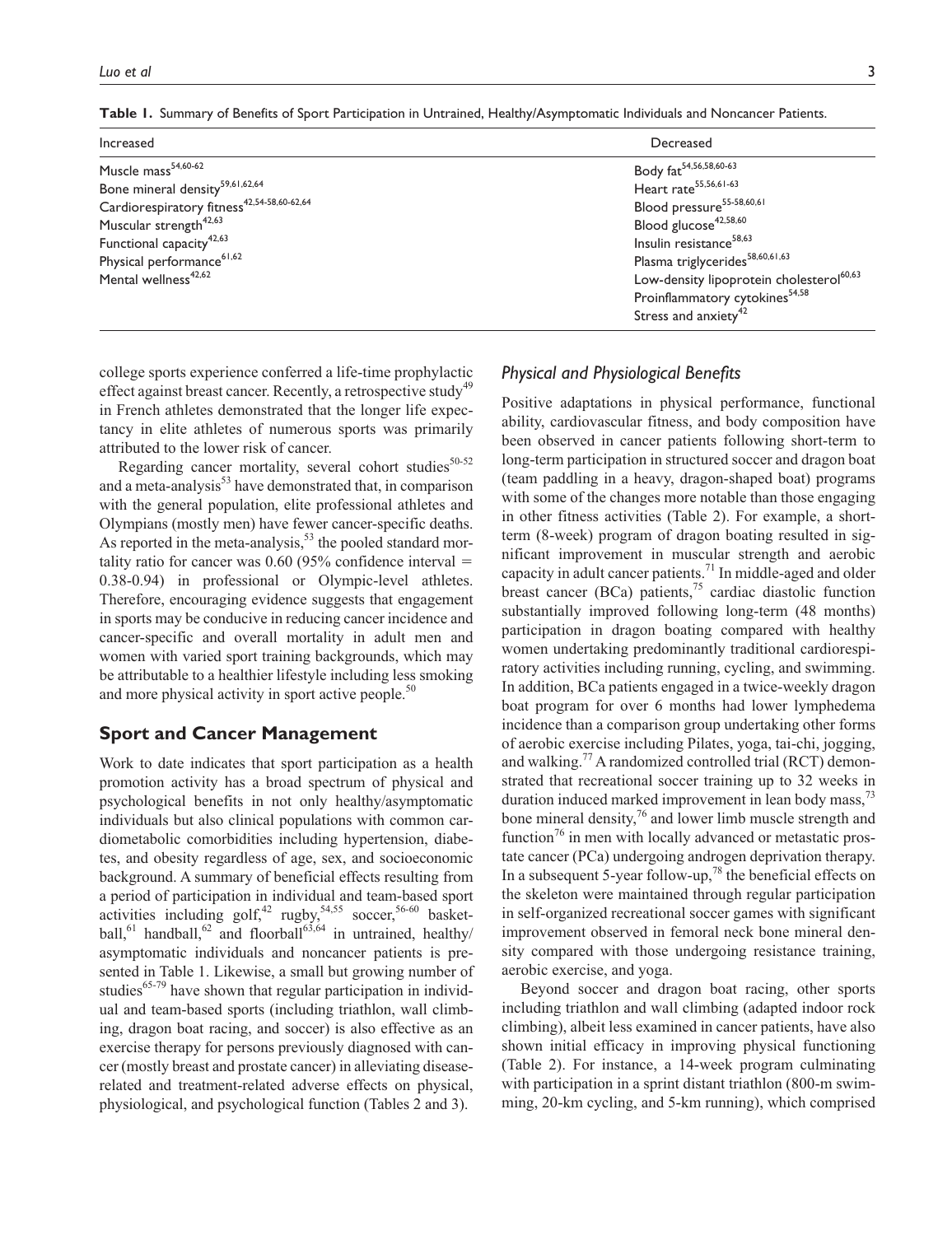| Author (Year)                               | Study Design                          | Participants (Number, Cancer Type/Health<br>Status, Gender, Mean Age)                                                                                                                              | Activity                                                                                                               | Frequency, Session Duration)<br>Training Program (Duration,                                                                                                          | Sport Participation Group<br>Changes for Intervention/                                                                                                                            |
|---------------------------------------------|---------------------------------------|----------------------------------------------------------------------------------------------------------------------------------------------------------------------------------------------------|------------------------------------------------------------------------------------------------------------------------|----------------------------------------------------------------------------------------------------------------------------------------------------------------------|-----------------------------------------------------------------------------------------------------------------------------------------------------------------------------------|
| Carter et al <sup>71</sup> (2012)           | <b>NRCT</b>                           | adult cancers, 53.8 years<br>$INT = 68,$                                                                                                                                                           | Dragon boat paddling                                                                                                   | 3 rounds, 8 weeks/round, 2/week,<br>60 min/session                                                                                                                   | Upper-limb strength Tab<br>Aerobic capacity <sup>1ª</sup>                                                                                                                         |
|                                             |                                       | $\text{COMP} = 52$ , adult cancers, 58.2 years                                                                                                                                                     | Group-based walking                                                                                                    | $\frac{\alpha}{2}$                                                                                                                                                   | Lower-limb strength 1 <sup>2</sup>                                                                                                                                                |
| Uth et al <sup>73</sup> (2014) <sup>c</sup> | RCT                                   | PCa, male, 67.1 years<br>$INT = 29,$                                                                                                                                                               | Recreational soccer                                                                                                    | 12 weeks, 2-3/week, 45-60 min/<br>session                                                                                                                            | LBM <sup>↑</sup>                                                                                                                                                                  |
| Stefani et al <sup>75</sup> (2015)          | comparison with<br>Intervention study | $CON = 28$ , $PCa$ , male, 66.5 years<br>INT = 55, BCa, female, 57 years                                                                                                                           | No activity prescribed<br>Dragon boat                                                                                  | 48 months, 2/week, 120 min/session A peak 1 <sup>a,b</sup>                                                                                                           | $\ensuremath{\mathsf{INT}}\xspace$<br><br>$\ensuremath{\uparrow}\xspace^{\ensuremath{\mathsf{a}},\ensuremath{\mathsf{b}}}\xspace$                                                 |
|                                             | healthy controls                      | COMP = 36, healthy, female                                                                                                                                                                         | canoeing (1), riding (1), scuba diving (1),<br>Running (21), cycling (2), tennis (5),<br>swimming (3), and fitness (2) | 48 months, 3/week, $\geq$   20 min/<br>session                                                                                                                       | $E_a^a$                                                                                                                                                                           |
| Uth et al <sup>76</sup> (2016) <sup>c</sup> | RCT                                   | As above (see Uth et al, 2014)                                                                                                                                                                     | As above (see Uth et al, 2014)                                                                                         | 32 weeks, 2-3/week, 45-60 min/<br>session                                                                                                                            | $(R)$ Total hip BMD $\uparrow$ <sup>b</sup><br>Stair climbing $\downarrow^{ab}$<br>Sit-to-stand T <sup>a</sup><br>$\mathsf{IRM}\xspace\uparrow^{\mathrm{a}}$                      |
| $Ng$ et al $^{80}$ (2017)                   | <b>TAS</b>                            | 21, BCa, female, 48 years                                                                                                                                                                          | Team triathlon training with additional<br>home-based program                                                          | week, 90 min/session; home-based $\sqrt{O}_{2\text{max}}$ $\uparrow$ <sup>ta</sup><br>Triathlon training: 14 weeks, 2/<br>program: 14 weeks, 3-4 (3-7<br>hours)/week | 6-minute walk test <sup>1<sup>a</sup></sup>                                                                                                                                       |
| Crawford et al <sup>81</sup> (2017)         | RCT                                   | , GCa, female, 54.1 years<br>GCa, female, 52.5 years<br>$INT = 24$ ,<br>$-1$<br>$-1$                                                                                                               | No activity prescribed<br>Wall climbing                                                                                | 8 weeks, 2/week, 120 min/session                                                                                                                                     | 30-second chair stands 1 <sup>a,b</sup><br>30-second arm curls <sup>1a,b</sup><br>Hand-grip strength 1 <sup>a,b</sup><br>6-minute walk test 1 <sup>a,b</sup><br>Sit-and-reach Tab |
| lacorossi et al $^{77}$ (2019)              | õ                                     | 50, BCa, female<br>50, BCa, female<br>Group $A =$<br>Group $B =$                                                                                                                                   | Compression therapy, lymphatic drainage,<br>Pilates/yoga/tai-chi, jogging/walking<br>Dragon boat                       | >6 months, 2/week<br>>6 months, 2/week                                                                                                                               | 8-foot up-and-go 1 <sup>a,b</sup><br>Lymphedema $\downarrow$ ª                                                                                                                    |
| Uth et al <sup>78</sup> (2018) <sup>c</sup> | <b>NRCT</b>                           | $INT = II$ , PCa, male, $71.3$ years                                                                                                                                                               | Self-organized recreational soccer                                                                                     | 5 years of follow-up with no specific (R) Femoral neck BMD <sup>16</sup><br>prescription                                                                             | Resting HR $\downarrow$ <sup>a</sup>                                                                                                                                              |
|                                             |                                       | I, PCa, male, 71.3 years<br>$=$ NO                                                                                                                                                                 | Resistance training, aerobic exercises and<br>yoga                                                                     | 5 years of follow-up with no specific<br>prescription                                                                                                                |                                                                                                                                                                                   |
|                                             |                                       | Abbreviations: ↑, increase; ↓, decrease; A peak, peak mitral annular velocity during late diastole; BCa, breast cancer; BMD, bone mineral density; CON, control group; COMP, comparison group; Ea, |                                                                                                                        |                                                                                                                                                                      |                                                                                                                                                                                   |

Abbreviations: ↑, increase; ↓, decrease; A peak, peak mitral annular velocity during late diastole: BCa, breast cancer; BMD, bone mineral density; CON, comrol group; CoMP, comparison group; Ea,<br>the time to onset of early d Abbreviations: ↑, increase; ↓, decrease; A peak, peak mitral annular velocity during late diastole; BCa, breast cancer; BMD, bone mineral density; CON, control group; COMP, comparison group; Ea, the time to onset of early diastolic velocity of the mitral annulus; F, female; GCa, gynecologic cancer; HR, heart rate; INT, intervention group; IVRT, isovolumic relaxation time; LBM, lean body mass; min, minute; NR, not reported; NRCT, nonrandomized controlled trial; OS, observational study; PCa, prostate cancer; R, right; RCT, randomized controlled trial; RM, repetition maximum; SAT, single-arm trial; VO<sub>2max</sub>, maximum oxygen uptake.<br><sup>S</sup>tatistically significant from baseline.

**bStatistically significant from control/comparison group.** 

Same trial with different intervention duration and outcomes reported.

Table 2. Physical and Physiological Benefits of Sport Participation in Cancer Patients.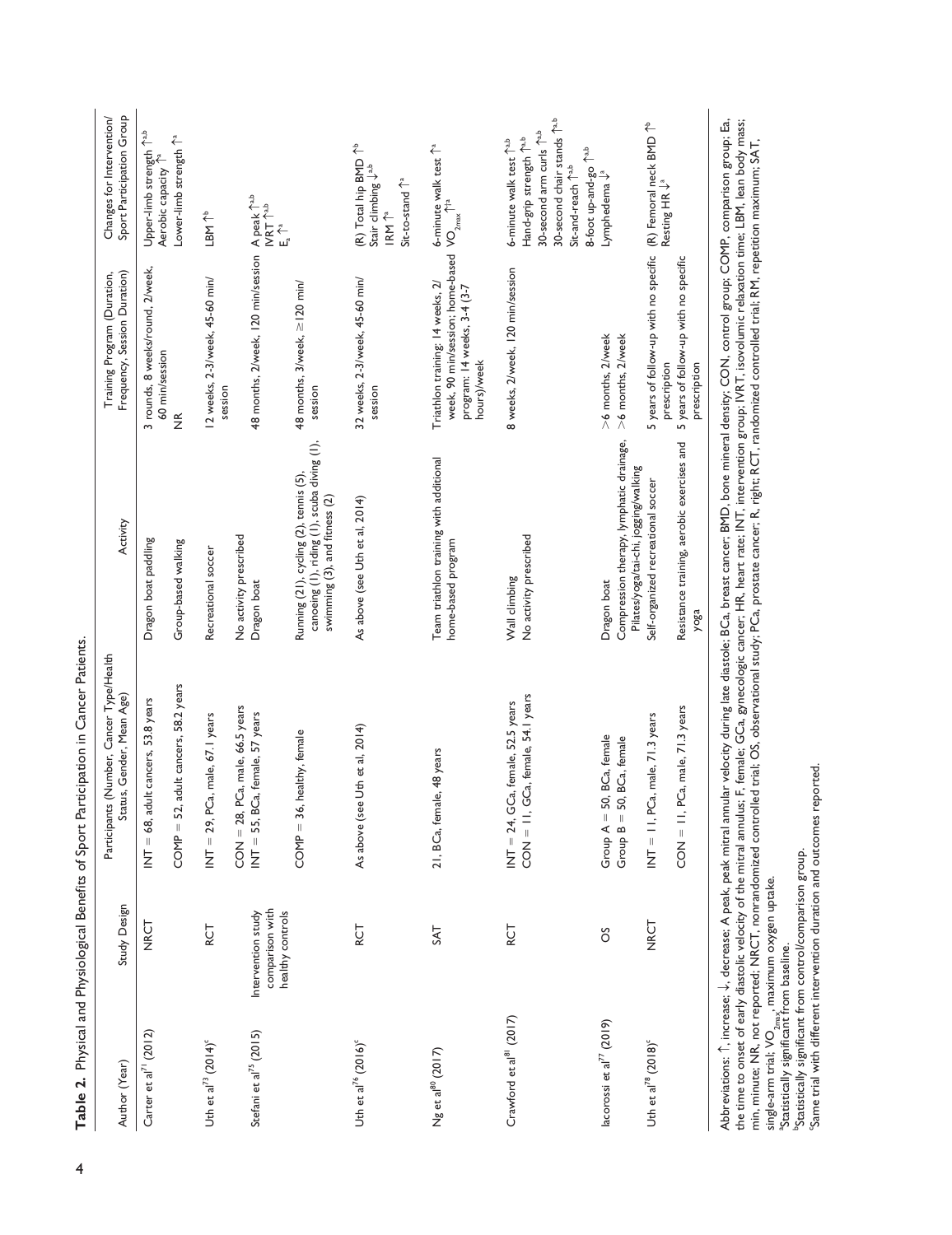| l<br>i<br>)<br>3<br>Ò |
|-----------------------|
| i                     |
| $\vdots$<br>ı         |
| Ŝ<br>١                |
|                       |
| Í                     |
|                       |
| i<br>١                |
|                       |
| j                     |
|                       |
|                       |

| Conclusion/Changes                                                | Enhancement of well-being for BCa patients through<br>participating in dragon boating. | Dragon boating was associated with improved emotional<br>well-being and energy for BCa patients. | comparable improvement in team cohesion and health-<br>BCa patients participating in dragon boating experienced<br>related QoL with subclinical population and healthy<br>women, respectively. | Dragon boating was psychologically beneficial for BCa<br>patients in facilitating social support and regaining<br>personal control. | BCa patients experienced improved wellness and<br>posttreatment QoL. | Participating in dragon boating is effective in developing<br>social relationships and support for BCa patients. | Team cohesion <sup>1</sup><br>QoL <sup>16</sup>                                | Emotional well-being <sup>1b</sup> | Health-related QoL 1 <sup>b</sup><br>Spiritual well-being <sup>1b</sup><br>Social well-being <sup>1b</sup> | Recreational football may facilitate physical exercise<br>participation and adherence in PCa patients. | crucial in exercise initiation and maintenance in BCa<br>Team participation in a supportive environment was<br>patients. | Barriers to physical activity $\downarrow^b$<br>QoL 1 <sup>b</sup> | QoL 1 <sup>a,b</sup>                                                                                      | Abbreviations: ^ increase interest and the compart COMP comparison grouns: CONP control are interventional around NRCT pomparlamed round connect PC a prostate cancer<br>Mental health <sup>1</sup> |
|-------------------------------------------------------------------|----------------------------------------------------------------------------------------|--------------------------------------------------------------------------------------------------|------------------------------------------------------------------------------------------------------------------------------------------------------------------------------------------------|-------------------------------------------------------------------------------------------------------------------------------------|----------------------------------------------------------------------|------------------------------------------------------------------------------------------------------------------|--------------------------------------------------------------------------------|------------------------------------|------------------------------------------------------------------------------------------------------------|--------------------------------------------------------------------------------------------------------|--------------------------------------------------------------------------------------------------------------------------|--------------------------------------------------------------------|-----------------------------------------------------------------------------------------------------------|-----------------------------------------------------------------------------------------------------------------------------------------------------------------------------------------------------|
| Activity                                                          | Dragon boating                                                                         | Dragon boating                                                                                   | Dragon boating                                                                                                                                                                                 | Dragon boating                                                                                                                      | Dragon boating                                                       | Dragon boating                                                                                                   | Group-based walking<br>Dragon boating                                          | Dragon boating                     |                                                                                                            | Recreational soccer                                                                                    | with additional home-<br>Team triathlon training<br>based program                                                        | with additional home-<br>Team triathlon training<br>based program  | Compression therapy,<br>lymphatic drainage,<br>Pilates/yoga/tai-chi,<br>jogging/walking<br>Dragon boating | Physical activity advice<br>Recreational soccer<br>and rehabilitation                                                                                                                               |
| Participants (Number, Cancer Type,<br>Gender, Mean Age/Age Range) | BCa, female, 43-75 years<br>Ġ                                                          | 3, BCa, female, early 50s                                                                        | 109, BCa, female, 52.9 years                                                                                                                                                                   | 20, BCa, female, 58.7 years                                                                                                         | 10, BCa, female, 35-70 years                                         | 17, BCa, female, 51.2 years                                                                                      | COMP = 52, adult cancers, 58.2 years<br>INT = $68$ , adult cancers, 53.8 years | Quantitative analysis = 100, BCa,  | Qualitative analysis = 15, BCa, female<br>female                                                           | 26, PCa, male, 67.1 years                                                                              | II, BCa, female, 50.9 years                                                                                              | 21, BCa, female, 48 years                                          | Group $A = 50$ , BCa, female<br>50, BCa, female<br>Group $B =$                                            | INT = $109$ , PCa, male, $67.8$ years<br>$CON = 105$ , PCa, male, 69 years                                                                                                                          |
| Qualitative Data Collection                                       | Open-ended interviews                                                                  | Semistructured interviews                                                                        |                                                                                                                                                                                                | Semistructured interviews                                                                                                           | Semistructured and open-<br>ended interviews                         | Semistructured interviews                                                                                        |                                                                                | Semistructured interviews          |                                                                                                            | Participants observation<br>Focus group interviews                                                     | Individual phone interviews<br>Focus group interviews                                                                    |                                                                    |                                                                                                           |                                                                                                                                                                                                     |
| Study Design                                                      | ROS                                                                                    | ROS                                                                                              | SOd                                                                                                                                                                                            | ROS                                                                                                                                 | SOd                                                                  | POS                                                                                                              | NRCT                                                                           | Mixed-methods                      | sequential explanatory<br>study                                                                            | SOd                                                                                                    | <b>TAS</b>                                                                                                               | <b>TAS</b>                                                         | ROS                                                                                                       | PRCT                                                                                                                                                                                                |
| Author (Year)                                                     | Mitchell et al <sup>65</sup> (2002)                                                    | Unruh et al <sup>66</sup> (2004)                                                                 | Culos-Reed et al <sup>67</sup><br>(2005)                                                                                                                                                       | Sabiston et al <sup>68</sup> (2007)                                                                                                 | Mitchell et al <sup>69</sup> (2007)                                  | McDonough et al <sup>70</sup><br>(2011)                                                                          | Carter et al <sup>71</sup> (2012)                                              | Ray et al <sup>72</sup> (2013)     |                                                                                                            | Bruun et al <sup>74</sup> (2014)                                                                       | Robinson et al <sup>86</sup> (2016) <sup>c</sup>                                                                         | $Ng$ et al $^{80}$ (2017) <sup>c</sup>                             | lacorossi et al $^{77}$ (2018)                                                                            | Bjerre et al <sup>79</sup> (2019)                                                                                                                                                                   |

triai; PCa, prostate cancer; Abbreviations: ↑, increase; ↓, decrease; BCa, breast cancer; COMP, comparison group; CON, control group; INT, interventional group; NRCT, nonrandomized controlled trial; PCa, prostate cancer; <u> 공</u> Abbreviations: ↑, increase; ↓, decrease; BCa, breast cancer; COMP, comparison group; CON, control group; INT, interventional group; NRCT, nonrandomized contro<br>POS, prospective observational study; PRCT, pragmatic randomize POS, prospective observational study; pRCT, pragmatic randomized controlled trial; QoL, quality of life; ROS, retrospective observational study; SAT, single-arm trial. aStatistically significant from control/comparison group.

bStatistically significant from baseline.

cSame trial with different data collection and outcomes reported.

5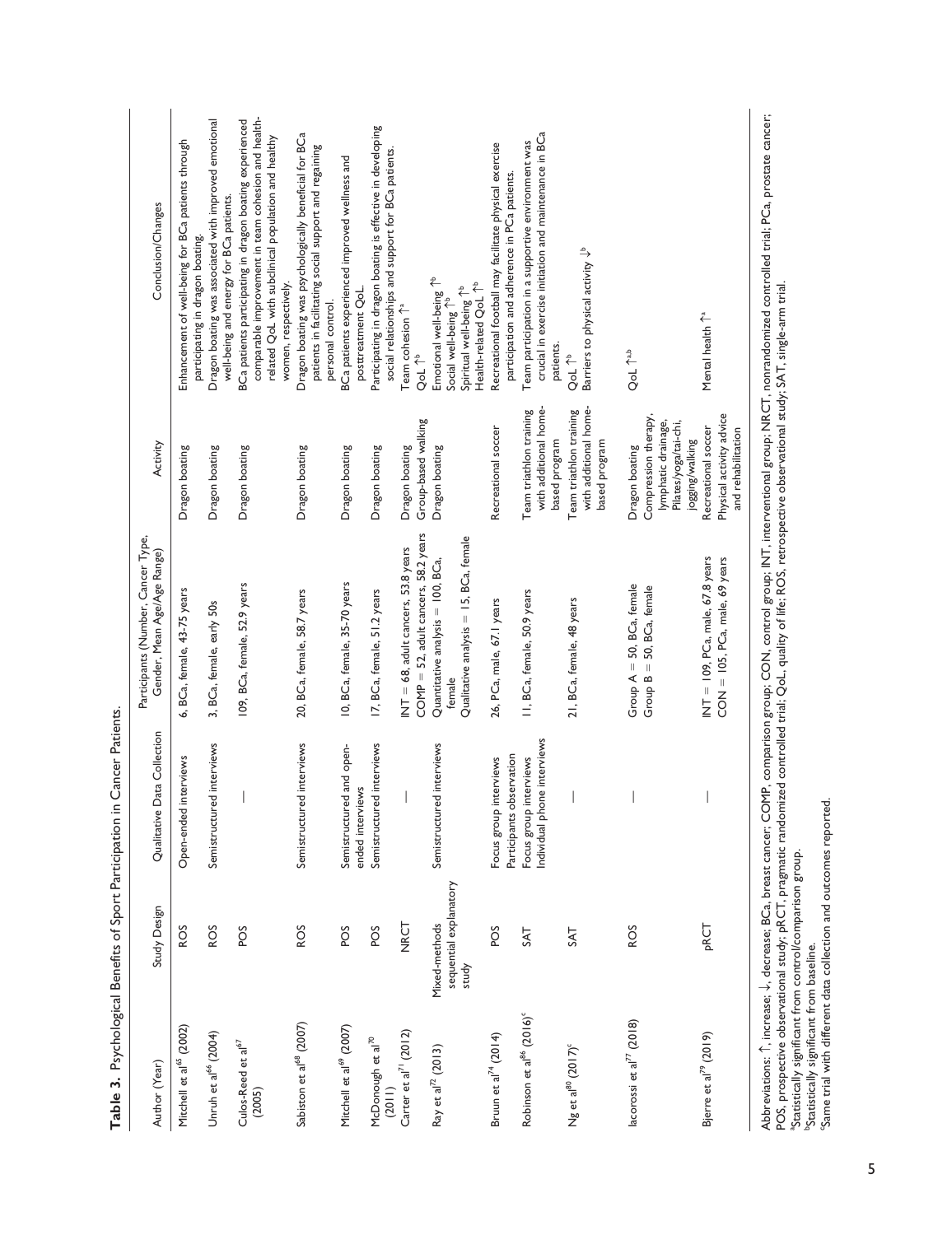twice-weekly team triathlon training and 3 to 7 hours per week home-based exercise, significantly increased maximal oxygen uptake in BCa patients. $80$  In addition, in undertaking an 8-week wall climbing program (including various specific skills practice and climbing strategy drills) in gynecologic cancer patients, significant improvement was observed in aerobic capacity, muscular strength, agility, dynamic balance, and flexibility.<sup>81</sup>

The improvements observed in cancer patients are possibly related to the physical and physiological demands of the respective sport activity. Soccer is a lower limb–driven intermittent locomotor activity with various vigorous, highimpact movements, $82$  which predominantly results in adaptations in cardiorespiratory and lower body musculoskeletal systems. Dragon boat racing, like most paddle sports (such as canoeing and rowing), is a non–weight-bearing, upper limb–driven endurance activity, which predominantly may result in changes in the cardiovascular system and upper body muscle endurance.<sup>83</sup> Triathlon is a multisport endurance event consisting of 3 continuous and sequentially performed races including swimming, road cycling, and distance running.<sup>84</sup> Wall climbing, which is adapted from an outdoor sport—rock climbing, primarily requires muscular strength/power, aerobic endurance, flexibility, and balance in climbers.<sup>85</sup>

# *Psychological and Social Benefits*

In addition to physical and physiological endpoints, participation in sports are accompanied by psychological and social benefits in cancer patients with the most frequently reported positive findings being enhanced psychological well-being and quality of life (QoL; Table 3). For instance, various dimensions of psychological well-being (such as emotional, social, and spiritual well-being) in adult BCa patients were enhanced through participating in dragon boat racing.65,66,72 In addition, health-related QoL was also improved in BCa patients $67,69,72,80$  and other unspecified adult cancer patients<sup>71</sup> after a period of dragon boating or triathlon training; and the improvement in BCa patients was comparable with age-matched healthy women. $67$  A recent retrospective study<sup>77</sup> indicated that BCa patients who participated in a short-term low-frequency dragon boat program had better QoL compared with a group undertaking commonly used therapies (such as compression therapy and lymphatic drainage) and aerobic exercise including Pilates, yoga, tai-chi, jogging, and walking. Regaining of social support and personal control was also observed in middleaged BCa patients following long periods (19 months to 8 years) of engagement in dragon boat programs.<sup>68,70</sup> Moreover, both observational<sup>67</sup> and intervention-based<sup>71</sup> studies indicate that adult cancer patients (mainly BCa) within a team format developed strong cohesiveness after a period of dragon boating, which was at a higher

level compared with those undertaking other group-based activity (eg, walking) $^{71}$  and comparable with those in female sport teams,  $67$  and was crucial to exercise initiation and maintenance.86 Last, it has been reported that participation in small-sided soccer games by men with PCa is accompanied by improved mental health.<sup>79</sup>

Aside from the studies dedicated to a specific sport program mentioned above, cross-sectional studies $87,88$  also indicate that participation in a range of sports (such as golf, swimming, hockey, tennis, etc) after a cancer diagnosis is associated with improved psychosocial outcomes in patients. The mechanisms underlying the improvements in psychosocial functioning in cancer patients participating in sports are possibly related to the social/interactive, supportive, and enjoyable/challenging environment featured in sports and in particular team sports. $34,89,90$  In team-based sports, participants are required to work closely toward a common goal, which tends to generate greater bonding among team peers compared with undertaking other exercise modalities. In addition, there is also evidence that cancer patients consider peer support and shared experience with co-participants as motivational factors in their sport participation.<sup>86,91,92</sup>

# *Safety and Feasibility*

In undertaking sport activities, the cancer patient's safety needs to be ensured. With regard to exercise in general, the Exercise and Sports Science Australia (ESSA) position stand<sup>93</sup> and the American College of Sports Medicine (ACSM) roundtable statement on exercise for cancer patients<sup>22</sup> concluded that exercise training is well tolerated during and after cancer treatment and is safe in patients of common cancers. In addition, numerous systematic reviews and meta-analyses $94-105$  published within the past decade further support this conclusion, adding that resistance-based and aerobic-based exercises, irrespective of mode, intensity, duration, frequency, and supervision, are safe in common adult and pediatric cancer patients at different stages or having received different therapies, with either no adverse events or only minor exercise-related injuries (such as muscle soreness, sprains, and strains) and discomforts observed.

Similar findings were also reported in patients with breast, gynecologic, and prostate cancers undertaking varied sport programs, although the incidence and frequency of adverse events or injuries were not always explicitly reported by the investigators (Table 4). For example, in nonmetastatic BCa patients following intensive treatments, no adverse events and only one case of a non-training– related injury were reported in a 4-year supervised dragon boat program<sup>75</sup> and a 14-week team triathlon training program,<sup>80</sup> respectively. Similarly, in an 8-week wall climbing program in 24 gynecologic cancer survivors, $81$  only one participant suffered a leg scratch during training. Even in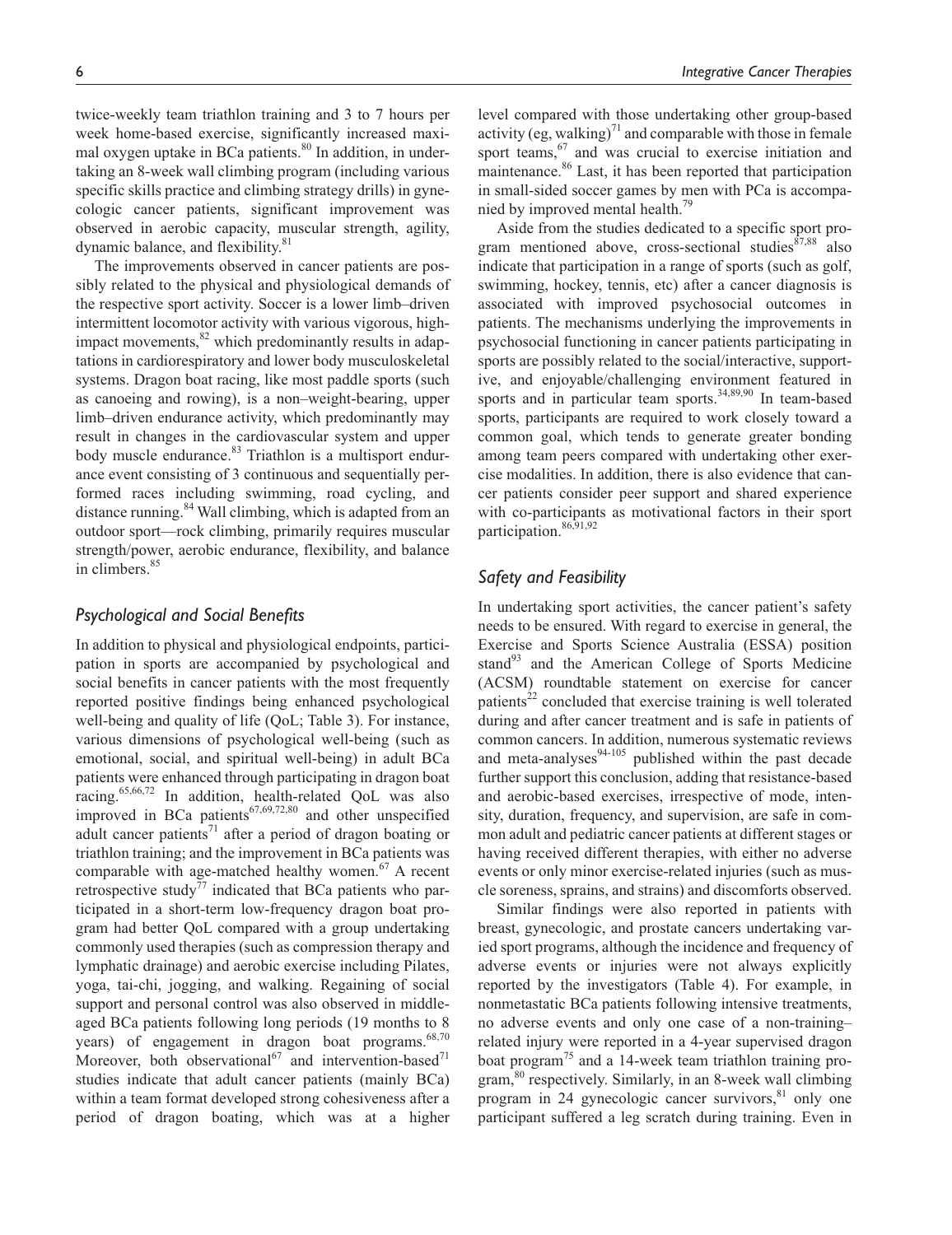|                                      | Table 4. Safety and Feasibility Outcomes of Sport Participation in Cancer Patients                                                                                                                                                                |                                                                               |                                                                                                                                                                                                                                                                                                                                                                                                                                                                                                                |                                                                                                                                                      |
|--------------------------------------|---------------------------------------------------------------------------------------------------------------------------------------------------------------------------------------------------------------------------------------------------|-------------------------------------------------------------------------------|----------------------------------------------------------------------------------------------------------------------------------------------------------------------------------------------------------------------------------------------------------------------------------------------------------------------------------------------------------------------------------------------------------------------------------------------------------------------------------------------------------------|------------------------------------------------------------------------------------------------------------------------------------------------------|
| Author (Year)                        | Cancer Type, Mean Diagnosed Years, Ongoing/Received<br>Sport Participants (Number, Sex, Mean Age/Age Range,<br>Treatments)                                                                                                                        | Training Period, Frequency,<br>Session Duration                               | Adverse Events (Incidence, Severity/Nature)                                                                                                                                                                                                                                                                                                                                                                                                                                                                    | (Recruitment, Retention,<br>Feasibility Outcomes<br>Attendance Rate)                                                                                 |
| Carter et al <sup>71</sup> (2012)    | and other unspecified types), 4.4 years after diagnosis<br>mostly (~85%) stage I-IV adult cancers (BCa, PCa,<br>Dragon boating = 68, male and female, 53.8 years,<br>mostly (75%) after cancer treatments.                                        | $\widetilde{\mathcal{L}}$<br>3 rounds, 8 weeks/round,<br>week, 60 min/session | $\widetilde{\Xi}$                                                                                                                                                                                                                                                                                                                                                                                                                                                                                              | $\mathbf{I}$<br>Higher average attendance<br>undertaking group-based<br>walking (12.7 vs 10.8, P<br>than the controls<br>$.002$ .                    |
| Uth et al <sup>73</sup> $(2014)^a$   | advanced PCa (including those with bone metastasis),<br>Soccer = 29, male, 67.1 years, advanced or locally<br>over 1 year after diagnosis, ADT >1 year.                                                                                           | 12 weeks, 2-3/week, 45-60<br>min/session                                      | partial Achilles tendon rupture (n = 1), ankle<br>$=$ 1), but most recovered after conservative<br>sprain (n = 1), quadriceps muscle strain (n<br>Five participants (~17%) had musculoskeletal<br>injuries including fibular fracture (n = 2),<br>treatment and resumed training                                                                                                                                                                                                                               | Attendance rate $= 76.5\%$ ;<br>$-85%$ HRmax.                                                                                                        |
| Stefani et al <sup>75</sup> (2015)   | Dragon boating = 55, female, 57 years, nonmetastatic<br>chemotherapy, and<br>BCa, I year after diagnosis and treatments (total<br>mastectomy, quadrantectomy,<br>radiotherapy).                                                                   | 48 months, 2/week, 120 min/ No adverse events<br>session                      |                                                                                                                                                                                                                                                                                                                                                                                                                                                                                                                | $\widetilde{\Xi}$                                                                                                                                    |
| Uth et al <sup>76</sup> $(2016)^a$   | As above (see Uth et al, 2014).                                                                                                                                                                                                                   | 32 weeks, 2-3/week, 45-60<br>min/session                                      | As above (see Uth et al, 2014).                                                                                                                                                                                                                                                                                                                                                                                                                                                                                | Attendance rate = 46.2%                                                                                                                              |
| $Ng$ et al $^{80}$ (2017)            | Triathlon = 21, female, 48 years, stage 0-III BCa, 4 years<br>post treatments (surgery, chemotherapy, radiotherapy,<br>and hormonal therapy).                                                                                                     | 14 weeks, 2/week, 90 min/<br>session                                          | Unspecified non-training-related injury $(n = 1)$                                                                                                                                                                                                                                                                                                                                                                                                                                                              | 84%<br>Retention rate =                                                                                                                              |
| Crawford et al <sup>81</sup> (2017)  | metastatic GCa (cured or in remission), mostly (67%)<br>less than 2 years of diagnosis, intensive treatments<br>Wall climbing = 24, female, 52.5 years, localized or<br>radiotherapy, and<br>completed (including surgery,<br>chemotherapy).      | 8 weeks, 2/week, 120 min/<br>session                                          | Leg scratch ( $n = 1$ , no medical care and training Attendance rate = $84\%$<br>discontinuation required)                                                                                                                                                                                                                                                                                                                                                                                                     |                                                                                                                                                      |
| Uth et al <sup>78</sup> $(2018)^{a}$ | injury incidence), male, 71.3 years, advanced or locally<br>advanced PCa, over I year after diagnosis, 45% of the<br>Soccer = 11 (only 9 reported their attendance and<br>participants with ADT.                                                  | 5 years of self-organized,<br>unsupervised soccer<br>training                 | Unspecified sport-related injury ( $n = 2$ )                                                                                                                                                                                                                                                                                                                                                                                                                                                                   | Average weekly attendance<br>>80% HRmax (based on<br>monitoring in 3 selected<br>$= 1.7$ times; mostly<br>sessions)                                  |
| Bjerre et al <sup>79</sup> (2019)    | metastasis), 3 year after<br>prostatectomy, chemotherapy, and radiotherapy) and<br>diagnosis, intensive treatments completed (including<br>early-stage and<br>Soccer = $109$ , male, $67.8$ years,<br>advanced PCa (including bone<br>56% on ADT. | 6 months, 2/week, 60 min/<br>session                                          | Equivalent or even less adverse events observed<br>$=$ 1:1); soccer-related injuries (n = 60, minor<br>and cancer-specific death (soccer vs controls<br>hospitalization (soccer vs controls = 11:22),<br>23:30), including falls (soccer vs controls =<br>$\parallel$<br>$10:6$ ), fracture (soccer vs controls = $1:1$ ),<br>the controls (in total, soccer vs controls<br>injuries such as muscle strain and sprains<br>in the soccer training compared with in<br>accounting for 97% of the total injuries) | months); attendance rate<br>Recruitment rate = 90%;<br>(12 weeks) and 95% (6<br>$= 64\%$ (12 weeks) and<br>retention rate $= 98\%$<br>59% (6 months) |

Abbreviations: ADT, androgen deprivation therapy; BCa, breast cancer; GCa, gynecologic cancer; HRmax, maximum heart rate; NR, not reported; PCa, prostate cancer.<br>"Same trial with different intervention duration and outcome Abbreviations: ADT, androgen deprivation therapy; BCa, breast cancer; GCa, gynecologic cancer; HRmax, maximum heart rate; NR, not reported; PCa, prostate cancer. aSame trial with different intervention duration and outcomes reported.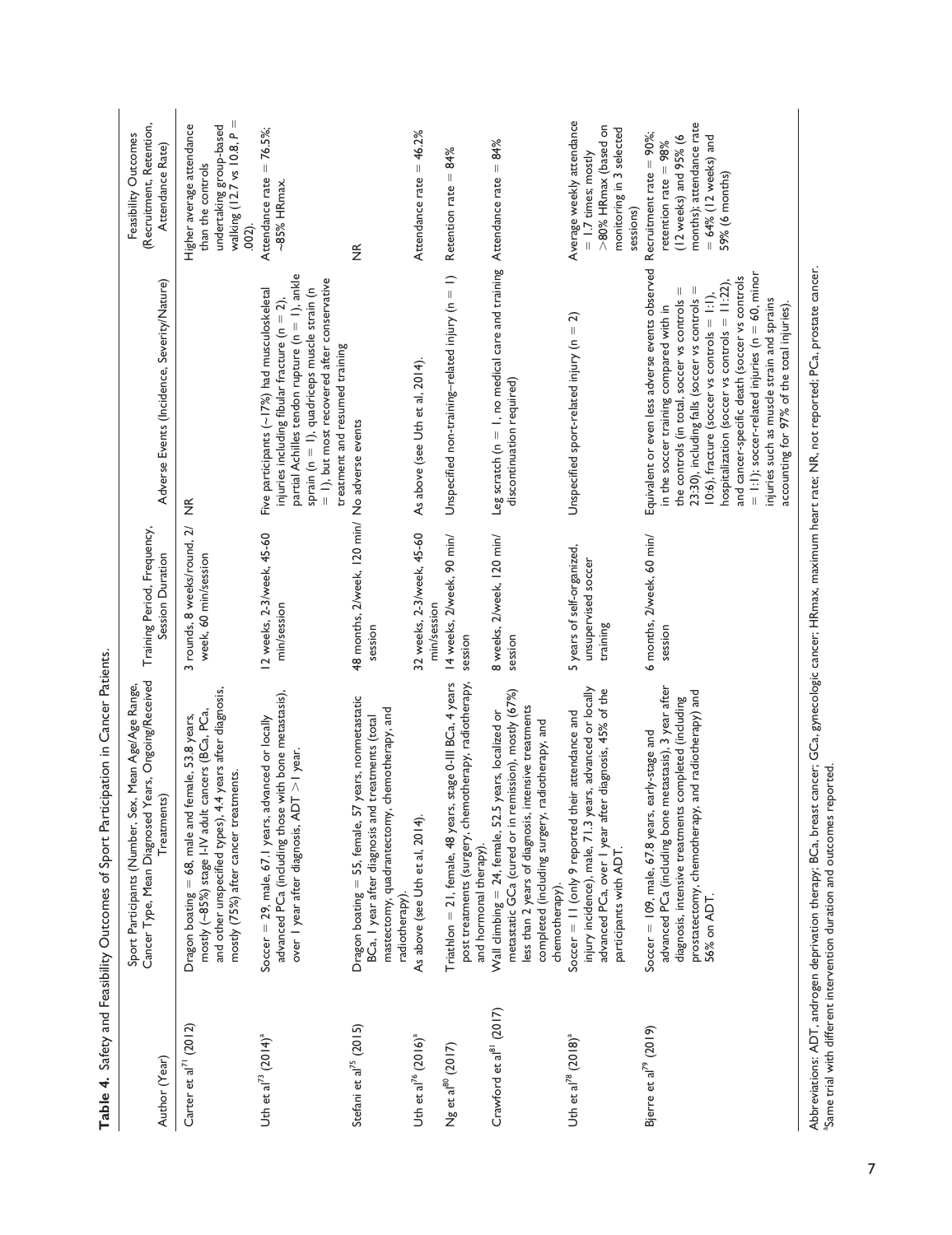more advanced  $(\geq T3n)$  PCa patients (including those with bone metastases) undergoing androgen deprivation therapy, the incidence of adverse events was not severe with only 5 of the 29 participants experiencing a musculoskeletal injury in a 32-week supervised trial<sup>73,76</sup> and 2 of 11 soccer participants suffering an injury in 5 years of unsupervised soccer training.<sup>78</sup> Moreover, in a recent large-scale RCT in men with early-stage and advanced  $PCa^{79}$  participating in 6 months of twice-weekly supervised soccer, the injury rate in the soccer players was equivalent to that in the control group receiving exercise instruction by telephone and rehabilitative therapy, with the vast majority of injuries minor including muscle strain or sprains. Although participating in soccer games appears to be associated with a risk of injury, men with PCa might instead perceive the risk a positive reinforcement of their masculinity.<sup>106</sup>

In addition to the safety profile, the feasibility outcomes observed in various cancer patients undertaking sport-based programs also appears promising (Table 4). For instance, in the wall climbing program in women diagnosed with gynecologic cancer, on average 13.5 out of 16 sessions were attended. $81$  Similarly, in the 14-week, twice-weekly team triathlon program for BCa patients, 21 out of 25 participants completed the training program and assessments.<sup>80</sup> Carter et al reported that adult cancer patients undertaking dragon boating on average attended more sessions than controls performing group-based walking over an 8-week period.<sup>71</sup> However, attendance may alter with program duration as evidenced in the soccer program by Uth and colleagues, with attendance of  $\sim$ 77% at 12 weeks<sup>73</sup> but only 46% at 32 weeks.<sup>76</sup> Last, in a 6-month soccer trial with early-stage and advanced PCa patients,<sup>79</sup> 214 out of 238 eligible participants were recruited with a retention rate of 95% and attendance of 59% at 6 months.

Therefore, the preliminary evidence suggests that participation in supervised, well-tailored sport programs by cancer patients is feasible and is of low risk, and may only result in mild sport injuries that are common for people engaging in any form of physical exercise. Nevertheless, additional studies are necessary to develop this evidence base.

# *Opportunities and Recommendations for Sport Programs in Cancer*

Classification of sports based on the principle of specificity is an essential prerequisite underpinning the effectiveness of a sport program for cancer management, as sport activities with homogeneous physical and physiological profiles will result in similar responses and adaptations for the participants. Almost all sports require a combination of coordination, strength/power, speed, and aerobic and anaerobic fitness. In accordance with the predominant characteristics involved in a particular sport and the potential physiological loads imposed by motor activity and movement demands,<sup>107-109</sup> sport disciplines can be divided into 4 categories, that is, skill-dominant/precision sports, strength/ power-dominant sports, endurance-dominant sports, and mixed sports. However, it should be noted that there are multiple ways to categorize sports.<sup>110</sup> Although sport activities within a category share a similar profile, variability in the demands of different energy systems and movement components may still exist across the different sports within a category due to intrinsic patient-centered characteristics, such as skill level and motivation, and extrinsic factors such as skills/competitiveness of the opponent/competitors or fellow team members and environmental factors.

- *Skill-dominant/precision sports*. We define skilldominant/precision sports as activities requiring a higher level of bodily coordination and skills to achieve a precise execution of movement (eg, golf, table tennis, gymnastics, diving, and archery). In general, skill-dominant sports include only a short bout of action that predominantly requires cognitive function, body control, quick reaction, and physical strength with only modest stress to the cardiorespiratory system.
- Strength/power-dominant sports are activities requiring a higher level of physical strength and power output (eg, weightlifting, speed skating, shotput, sprinting, and triple jump). In general, strength/ power-dominant sports include rapid forceful motion against body weight and/or an external resistance, which predominantly requires a higher rate of force development.
- Endurance-dominant sports are activities requiring both cardiorespiratory and muscle endurance (eg, canoeing, road cycling, swimming, rowing, and orienteering). In general, endurance-dominant sports basically involve cyclic motion that requires sustained, repeated contraction of large muscle groups and maximum involvement of the cardiorespiratory system with comparatively lower demands on muscle strength and power.
- *Mixed sports*. We define mixed sports as activities requiring involvement of a wide range of systems with nearly equal demands in technical skills, strength/power, speed, aerobic, and anaerobic fitness (eg, soccer, basketball, ice/field hockey, rugby, and boxing). In general, mixed sports include an assortment of repetitive dynamic movement components such as jogging, sprinting, acceleration, deceleration, stopping and cutting, jumping, and so on.

Evidence indicates that people participating in different types of sport demonstrate different physical and physiological adaptations. For example, a cross-sectional study<sup>111</sup> in frail older women indicated that participating in table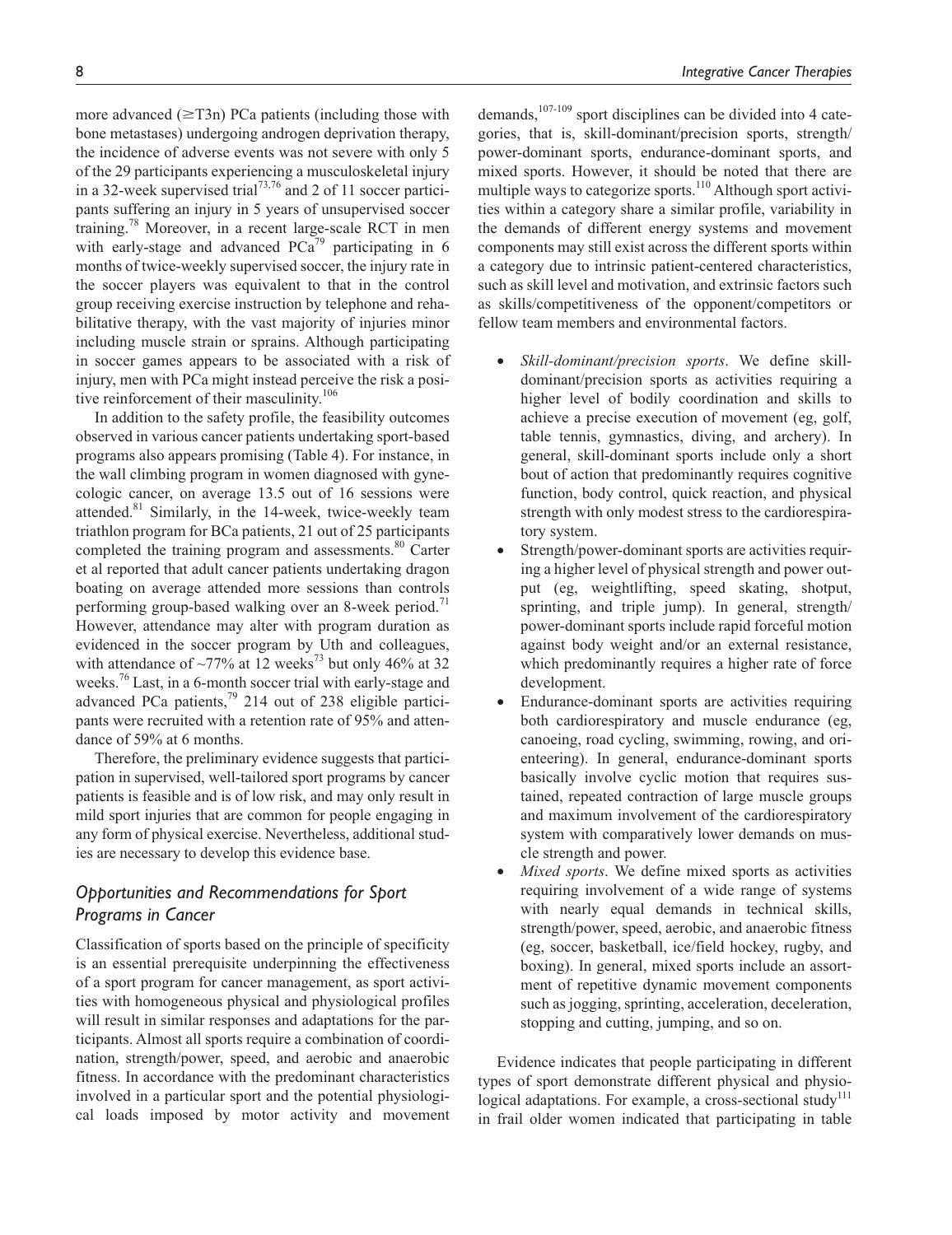tennis resulted in better cognitive function than nonparticipants. In addition, older golfers showed better balance control than age-match nongolfers.<sup>112</sup> Male and female athletes in higher resistance and impact-loading sports consisting mainly of strength/power-dominant (such as judo and karate) and mixed sports (such as soccer) show greater muscle mass and bone density compared with non–weight-bearing or low-impact sports (such as swimming and water polo) with more increases observed in athletes of longer participation and at sites of more intensive stress.<sup>113-116</sup> In a similar fashion, sport activities with higher aerobic components (such as swimming) elicit more improvement in cardiopulmonary function. $117$ 

Accordingly, along with the aforementioned positive changes in cancer patients undertaking various sport-based programs,  $71,73,75-78,80,81$  we propose that sport activities with similar profiles and comparable exercise load stimulus would also result in similar beneficial effects in cancer patients. Specifically, cancer patients participating in endurance-dominant sports would predominantly improve cardiovascular fitness, and cancer patients participating in strength/power-dominant sports would predominantly gain lean mass, muscular strength, endurance, and bone density. For mixed sports, positive adaptations in circulatory and respiratory systems as well as in body composition and functional ability would be elicited. In addition, cancer patients with treatment-related cognitive deficit would benefit from undertaking skill-dominant/precision sports. However, as variability of demands in the body systems exist across sports within a category, substantial secondary adaptions would also be possible in cancer patients through regular participation.

Given the paucity of evidence with regard to sport participation for cancer management as well as the diversified characteristics across sports, specific recommendations on dosage for a particular sport in cancer patients still remains impractical. However, the general guidelines for physical exercises proposed by  $ACSM^{22}$  and  $ESSA^{93}$  could be considered as a basis for dosage prescription (ie, weekly 60-150 minutes of exercise at a moderate to vigorous intensity).

# *Additional Considerations*

Several other factors should be taken into account when planning and implementing a sport program for cancer patients. First, a sport program should always be practical for cancer patients. To this end, it is vital to simplify technical skills, reduce exercise load, and avoid high-risk activity components (such as body contact) of a sport activity according to participant's physical capacity at different phases of treatment.<sup>118</sup> For example, in mixed sport events (such as soccer and basketball), playing rules, field-of-play, number of players per side, and game duration can be adjusted to manage the training load and avoid risk factors.

Second, a selected sport activity should appeal to potential participants. In this regard, the participant's personal preference and previous experience in sport participation should be taken into consideration when prescribing sport programs.<sup>118-121</sup> Third, a separate familiarization period before regular sport participation may be required for participants to learn and acquire the necessary skills related to the subsequent sport program, which should also be regarded as an indispensable part of a sport program to further ensure safety and maintain the participant's playing interest and enjoyment as well as facilitate exercise continuance. Finally, in order to increase the participation rate of cancer patients in a sport program, the prevalence of different sport events within a region and availability of facilities should be considered.<sup>122</sup> For example, rugby is one of the most played and widely watched sports in Australia among men and women across all age groups, while basketball is one of the most popular sports in the United States. However, apart from referring to sport popularity and facility availability, provision of a list of sport program options for cancer patients may assist in contributing to a higher sport uptake and adherence rate.<sup>123</sup>

Despite all these considerations, a cautious attitude should still be taken when implementing sport programs in cancer patients. Overall, for health and fitness, it is highly recommended for practitioners who are interested in conducting sport medicine programs in cancer patients to follow the general contraindications and reasons for starting and stopping exercise proposed in the ACSM roundtable statement.<sup>22</sup> In addition, special attention needs to be attached to patients undergoing active treatments and when implementing sport programs outdoors.

# **Perspectives and Future Directions**

Although the benefits of physical exercise for cancer management has been well established, insufficient engagement and low adherence rate in cancer patients often compromise the beneficial effects of regular exercise training. Evidence to date indicates that in cancer patients the lack of ability and motivation, as well as the tedious and repetitive nature of exercise, are among the frequently reported barriers to regular exercise participation.<sup>124-128</sup> Conversely, a supportive environment during exercise is a facilitator to regular engagement in physical exercise.<sup>124,128,129</sup> Sport participation is recognized as an enjoyable experience and intrinsically involves many motivational aspects such as personal challenge, competitive climate, and goal orientation, and may facilitate exercise participation and adherence in cancer patients.

Sport participation is associated with lower risk of cancer and cancer-related death. Based on preliminary evidence, participating in sport activities is feasible and can be well tolerated by cancer patients. In addition, sport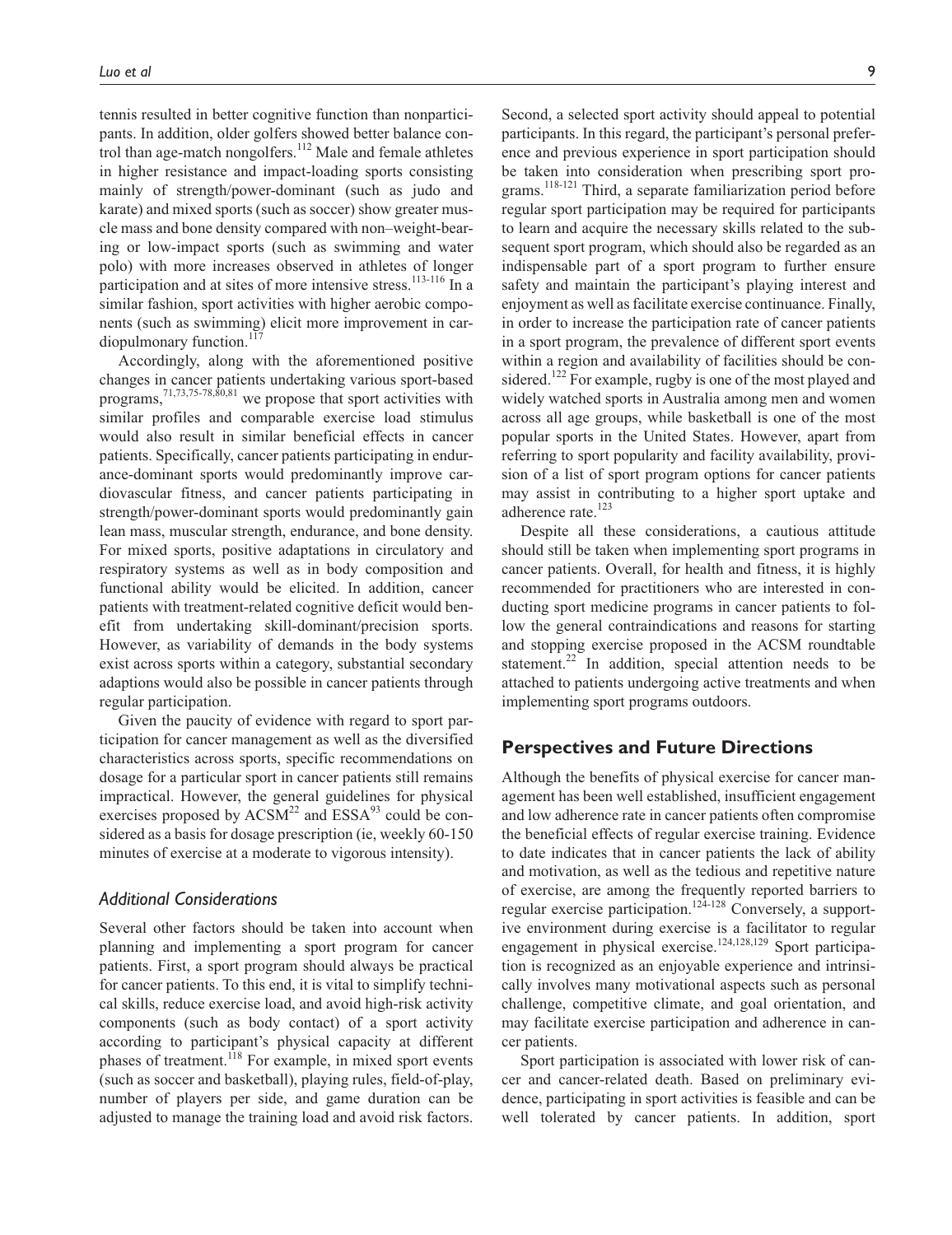participation can play a vital role in countering a range of physical and psychological adverse effects related to the cancer and its treatments. Therefore, sport participation could be considered as an alternative strategy to frequently used fitness exercises in the prevention and management of cancer. We believe that sport participation as adjunct therapy for cancer management would especially appeal to those with previous and current experiences in sport including sports fans as well as retired professional/recreational athletes. In general, cancer patients are encouraged to participate in different types of sports according to their personal circumstance and preference.

Although there is a developing body of evidence that sport participation can enhance physical and psychosocial functioning in cancer patients, it needs to be recognized that the evidence base contains few RCTs with only a few sports investigated and is dominated by pilot studies with only small sample sizes. Therefore, at this stage, the efficacy of sport participation in cancer management should be interpreted with caution, and further work in this field is required to develop the evidence base. Robust RCTs are required to investigate the effectiveness of different sport activities in cancer patients at different stages of the cancer continuum and while receiving different treatments. In addition, sportspecific guidelines and practical strategies in planning sport programs are warranted. At present, only a handful of sports have been examined in cancer management with the majority being team-based. Therefore, comparative studies on the beneficial effects between individual, partner-based, and team-based sports are also required.

#### **Declaration of Conflicting Interests**

The author(s) declared no potential conflicts of interest with respect to the research, authorship, and/or publication of this article.

#### **Funding**

The author(s) received no financial support for the research, authorship, and/or publication of this article.

# **ORCID iDs**

Hao Luo **<https://orcid.org/0000-0001-5181-7529>** Robert U. Newton **<https://orcid.org/0000-0003-0302-6129>** Ciaran M. Fairman **b** <https://orcid.org/0000-0001-8834-9669> Dennis R. Taaffe **b** <https://orcid.org/0000-0001-6381-1597>

#### **References**

1. Bray F, Ferlay J, Soerjomataram I, Siegel RL, Torre LA, Jemal A. Global cancer statistics 2018: GLOBOCAN estimates of incidence and mortality worldwide for 36 cancers in 185 countries. *CA Cancer J Clin*. 2018;68:394-424.

- 2. Servaes P, Verhagen C, Bleijenberg G. Fatigue in cancer patients during and after treatment: prevalence, correlates and interventions. *Eur J Cancer*. 2002;38:27-43.
- 3. Fosså SD, Dahl AA, Loge JH. Fatigue, anxiety, and depression in long-term survivors of testicular cancer. *J Clin Oncol*. 2003;21:1249-1254.
- 4. Stein KD, Syrjala KL, Andrykowski MA. Physical and psychological long-term and late effects of cancer. *Cancer*. 2008;112(11 suppl):2577-2592.
- 5. Sharma N, Hansen CH, O'Connor M, et al. Sleep problems in cancer patients: prevalence and association with distress and pain. *Psychooncology*. 2012;21:1003-1009.
- 6. Momani TG, Berry DL. Integrative therapeutic approaches for the management and control of nausea in children undergoing cancer treatment: a systematic review of literature. *J Pediatr Oncol Nurs*. 2017;34:173-184.
- 7. Arslan M, Ozdemir L. Oral intake of ginger for chemotherapy-induced nausea and vomiting among women with breast cancer. *Clin J Oncol Nurs*. 2015;19:E92-E97.
- 8. Harrington S, Padua D, Battaglini C, et al. Comparison of shoulder flexibility, strength, and function between breast cancer survivors and healthy participants. *J Cancer Surviv*. 2011;5:167-174.
- 9. Cabilan CJ, Hines S. The short-term impact of colorectal cancer treatment on physical activity, functional status and quality of life: a systematic review. *JBI Database System Rev Implement Rep*. 2017;15:517-566.
- 10. Kim SH, Son BH, Hwang SY, et al. Fatigue and depression in disease-free breast cancer survivors: prevalence, correlates, and association with quality of life. *J Pain Symptom Manage*. 2008;35:644-655.
- 11. Saini A, Berruti A, Cracco C, et al. Psychological distress in men with prostate cancer receiving adjuvant androgen-deprivation therapy. *Urol Oncol*. 2013;31:352-358.
- 12. Segar ML, Katch VL, Roth RS, et al. The effect of aerobic exercise on self-esteem and depressive and anxiety symptoms among breast cancer survivors. *Oncol Nurs Forum*. 1998;25:107-113.
- 13. Jansen L, Herrmann A, Stegmaier C, Singer S, Brenner H, Arndt V. Health-related quality of life during the 10 years after diagnosis of colorectal cancer: a population-based study. *J Clin Oncol*. 2011;29:3263-3269.
- 14. Oerlemans S, Mols F, Nijziel MR, Lybeert M, van de Poll-Franse LV. The impact of treatment, socio-demographic and clinical characteristics on health-related quality of life among Hodgkin's and non-Hodgkin's lymphoma survivors: a systematic review. *Ann Hematol*. 2011;90:993-1004.
- 15. Newton RU, Galvão DA. Exercise in prevention and management of cancer. *Curr Treat Options Oncol*. 2008;9:135-146.
- 16. Galvao DA, Newton RU, Taaffe DR, Spry N. Can exercise ameliorate the increased risk of cardiovascular disease and diabetes associated with ADT? *Nat Clin Pract Urol*. 2008;5:306-307.
- 17. Bolam KA, Galvão DA, Spry N, Newton RU, Taaffe DR. AST-induced bone loss in men with prostate cancer: exercise as a potential countermeasure. *Prostate Cancer Prostatic Dis*. 2012;15:329-338.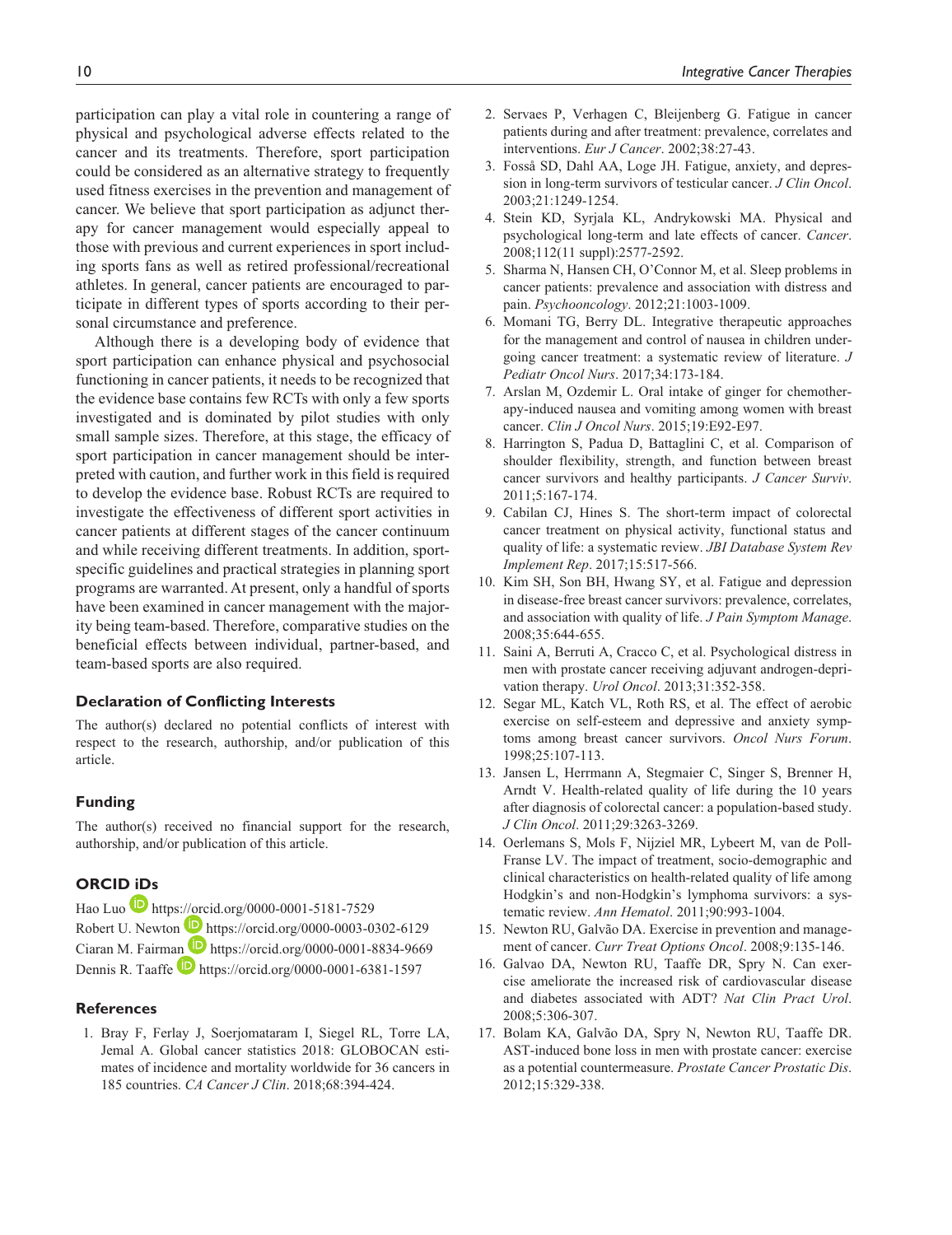- 18. Moore SC, Lee IM, Weiderpass E, et al. Association of leisure-time physical activity with risk of 26 types of cancer in 1.44 million adults. *JAMA Intern Med*. 2016;176:816-825.
- 19. Kerr J, Anderson C, Lippman SM. Physical activity, sedentary behaviour, diet, and cancer: an update and emerging new evidence. *Lancet Oncol*. 2017;18:e457-e471.
- 20. Lahart IM, Metsios GS, Nevill AM, Carmichael AR. Physical activity, risk of death and recurrence in breast cancer survivors: a systematic review and meta-analysis of epidemiological studies. *Acta Oncol*. 2015;54:635-654.
- 21. Galvao DA, Taaffe DR, Spry N, Newton RU. Exercise can prevent and even reverse adverse effects of androgen suppression treatment in men with prostate cancer. *Prostate Cancer Prostatic Dis*. 2007;10:340-346.
- 22. Schmitz KH, Courneya KS, Matthews C, et al; American College of Sports Medicine. American College of Sports Medicine roundtable on exercise guidelines for cancer survivors. *Med Sci Sports Exerc*. 2010;42:1409-1426.
- 23. Guthold R, Stevens GA, Riley LM, Bull FC. Worldwide trends in insufficient physical activity from 2001 to 2016: a pooled analysis of 358 population-based surveys with 1.9 million participants. *Lancet Glob Health*. 2018;6:e1077-e1086.
- 24. National Cancer Institute. Cancer survivors and physical activity. [https://progressreport.cancer.gov/after/physical\\_](https://progressreport.cancer.gov/after/physical_activity) [activity](https://progressreport.cancer.gov/after/physical_activity). Published February 2019. Accessed November 26, 2019.
- 25. Galvao DA, Newton RU, Gardiner RA, et al. Compliance to exercise-oncology guidelines in prostate cancer survivors and associations with psychological distress, unmet supportive care needs, and quality of life. *Psychooncology*. 2015;24:1241-1249.
- 26. Courneya KS, Katzmarzyk PT, Bacon E. Physical activity and obesity in Canadian cancer survivors: population-based estimates from the 2005 Canadian Community Health Survey. *Cancer*. 2008;112:2475-2482.
- 27. Neil SE, Gotay CC, Campbell KL. Physical activity levels of cancer survivors in Canada: findings from the Canadian Community Health Survey. *J Cancer Surviv*. 2014;8:143-149.
- 28. Khan KM, Thompson AM, Blair SN, et al. Sport and exercise as contributors to the health of nations. *Lancet*. 2012;380:59-64.
- 29. Christiansen NV, Kahlmeier S, Racioppi F. Sport promotion policies in the European Union: results of a contents analysis. *Scand J Med Sci Sports*. 2014;24:428-438.
- 30. Castagna C, de Sousa M, Krustrup P, Kirkendall DT. Recreational team sports: the motivational medicine. *J Sport Health Sci*. 2018;7:129-131.
- 31. Nielsen G, Wikman JM, Jensen CJ, Schmidt JF, Gliemann L, Andersen TR. Health promotion: the impact of beliefs of health benefits, social relations and enjoyment on exercise continuation. *Scand J Med Sci Sports*. 2014;24(suppl 1):66-75.
- 32. Oja P, Titze S, Kokko S, et al. Health benefits of different sport disciplines for adults: systematic review of observational and intervention studies with meta-analysis. *Br J Sports Med*. 2015;49:434-440.
- 33. Bellissimo MP, Galaviz KI, Paskert MC, Lobelo F. Cardiometabolic risk reduction through recreational group sport interventions in adults: a systematic review and metaanalysis. *Mayo Clin Proc*. 2018;93:1375-1396.
- 34. Eime RM, Young JA, Harvey JT, Charity MJ, Payne WR. A systematic review of the psychological and social benefits of participation in sport for children and adolescents: informing development of a conceptual model of health through sport. *Int J Behav Nutr Phys Act*. 2013;10:98.
- 35. Campbell JP, Turner JE. Debunking the myth of exerciseinduced immune suppression: redefining the impact of exercise on immunological health across the lifespan. *Front Immunol*. 2018;9:648.
- 36. Ruiz-Casado A, Martín-Ruiz A, Pérez LM, Provencio M, Fiuza-Luces C, Lucia A. Exercise and the hallmarks of cancer. *Trends Cancer*. 2017;3:423-441.
- 37. Harris SR. "We're all in the same boat": a review of the benefits of dragon boat racing for women living with breast cancer. *Evid Based Complement Alternat Med*. 2012;2012:167651. doi:10.1155/2012/167651
- 38. Luo H, Newton RU, Ma'ayah F, Galvão DA, Taaffe DR. Recreational soccer as sport medicine for middle-aged and older adults: a systematic review. *BMJ Open Sport Exerc Med*. 2018;4:e000336.
- 39. Castellano J, Casamichana D, Dellal A. Influence of game format and number of players on heart rate responses and physical demands in small-sided soccer games. *J Strength Cond Res*. 2013;27:1295-1303.
- 40. Bridge CA, da Silva Santos JF, Chaabène H, Pieter W, Franchini E. Physical and physiological profiles of taekwondo athletes. *Sports Med*. 2014;44:713-733.
- 41. Andersen LB, Schnohr P, Schroll M, Hein HO. All-cause mortality associated with physical activity during leisure time, work, sports, and cycling to work. *Arch Intern Med*. 2000;160:1621-1628.
- 42. Murray AD, Daines L, Archibald D, et al. The relationships between golf and health: a scoping review. *Br J Sports Med*. 2017;51:12-19.
- 43. Oja P, Kelly P, Pedisic Z, et al. Associations of specific types of sports and exercise with all-cause and cardiovascular-disease mortality: a cohort study of 80 306 British adults. *Br J Sports Med*. 2017;51:812-817.
- 44. Schnohr P, O'Keefe JH, Holtermann A, et al. Various leisuretime physical activities associated with widely divergent life expectancies: the Copenhagen City Heart Study. *Mayo Clin Proc*. 2018;93:1775-1785.
- 45. Grossarth-Maticek R, Eysenck HJ, Uhlenbruck G, et al. Sport activity and personality as elements in preventing cancer and coronary heart disease. *Percept Motor Skills*. 1990;71:199- 209.
- 46. Kruk J. Sport activity and the risk of breast cancer: results from a case-control study. *Biol Sport*. 2003;20:243-259.
- 47. Frisch RE, Wyshak G, Albright NL, et al. Lower prevalence of breast-cancer and cancers of the reproductive-system among former college athletes compared to non-athletes. *Br J Cancer*. 1985;52:885-891.
- 48. Wyshak G, Frisch RE. Breast cancer among former college athletes compared to non-athletes: a 15-year follow-up. *Br J Cancer*. 2000;82:726-730.
- 49. Antero-Jacquemin J, Pohar-Perme M, Rey G, Toussaint JF, Latouche A. The heart of the matter: years-saved from cardiovascular and cancer deaths in an elite athlete cohort with over a century of follow-up. *Eur J Epidemiol*. 2018;33:531-543.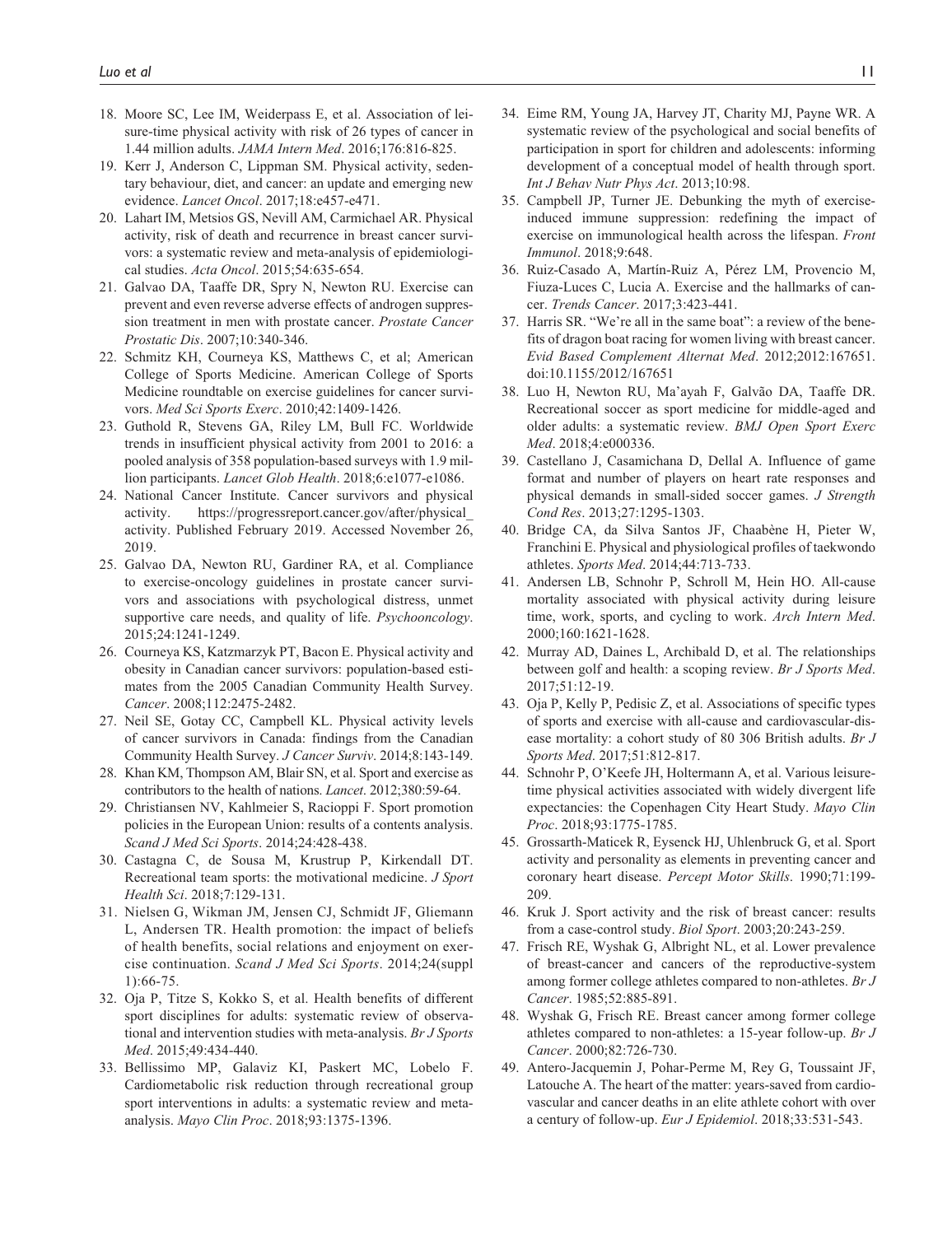- 50. Kujala UM, Tikkanen HO, Sarna S, Pukkala E, Kaprio J, Koskenvuo M. Disease-specific mortality among elite athletes. *JAMA*. 2001;285:44-45.
- 51. Marijon E, Tafflet M, Antero-Jacquemin J, et al. Mortality of French participants in the Tour de France (1947-2012). *Eur Heart J*. 2013;34:3145-3150.
- 52. Antero-Jacquemin J, Rey G, Marc A, et al. Mortality in female and male French Olympians: a 1948-2013 cohort study. *Am J Sports Med*. 2015;43:1505-1512.
- 53. Garatachea N, Santos-Lozano A, Sanchis-Gomar F, et al. Elite athletes live longer than the general population: a metaanalysis. *Mayo Clin Proc*. 2014;89:1195-1200.
- 54. Mendham AE, Duffield R, Marino F, Coutts AJ. Small-sided games training reduces CRP, IL-6 and leptin in sedentary, middle-aged men. *Eur J Appl Physiol*. 2014;114:2289-2297.
- 55. Filliau C, Younes M, Blanchard AL, et al. Effect of "touch rugby" training on the cardiovascular autonomic control in sedentary subjects. *Int J Sports Med*. 2015;36:567-572.
- 56. Andersen LJ, Randers MB, Westh K, et al. Football as a treatment for hypertension in untrained 30-55-year-old men: a prospective randomized study. *Scand J Med Sci Sports*. 2010;20(suppl 1):98-102.
- 57. Schmidt JF, Andersen TR, Horton J, et al. Soccer training improves cardiac function in men with type 2 diabetes. *Med Sci Sports Exerc*. 2013;45:2223-2233.
- 58. Vasconcellos F, Seabra A, Cunha F, et al. Health markers in obese adolescents improved by a 12-week recreational soccer program: a randomised controlled trial. *J Sports Sci*. 2016;34:564-575.
- 59. Skoradal MB, Helge EW, Jørgensen NR, et al. Osteogenic impact of football training in 55- to 70-year-old women and men with prediabetes. *Scand J Med Sci Sports*. 2018;28(suppl 1):52-60.
- 60. Skoradal MB, Weihe P, Patursson P, et al. Football training improves metabolic and cardiovascular health status in 55- to 70-year-old women and men with prediabetes. *Scand J Med Sci Sports*. 2018;28(suppl 1):42-51.
- 61. Randers MB, Hagman M, Brix J, et al. Effects of 3 months of full-court and half-court street basketball training on health profile in untrained men. *J Sport Health Sci*. 2018;7:132-138.
- 62. Hornstrup T, Wikman JM, Fristrup B, et al. Fitness and health benefits of team handball training for young untrained womena cross-disciplinary RCT on physiological adaptations and motivational aspects. *J Sport Health Sci*. 2018;7:139-148.
- 63. Vorup J, Pedersen MT, Melcher PS, Dreier R, Bangsbo J. Effect of floorball training on blood lipids, body composition, muscle strength, and functional capacity of elderly men. *Scand J Med Sci Sports*. 2017;27:1489-1499.
- 64. Pedersen MT, Vorup J, Bangsbo J. Effect of a 26-month floorball training on male elderly's cardiovascular fitness, glucose control, body composition, and functional capacity. *J Sport Health Sci*. 2018;7:149-158.
- 65. Mitchell TL, Nielsen E. Living life to the limits: dragon boaters and breast cancer. *Can Woman Stud*. 2002;21:50-57.
- 66. Unruh AM, Elvin N. In the eye of the dragon: women's experience of breast cancer and the occupation of dragon boat racing. *Can J Occup Ther*. 2004;71:138-149.
- 67. Culos-Reed SN, Shields C, Brawley LR. Breast cancer survivors involved in vigorous team physical activity: psychosocial correlates of maintenance participation. *Psychooncology*. 2005;14:594-605.
- 68. Sabiston CM, McDonough MH, Crocker PR. Psychosocial experiences of breast cancer survivors involved in a dragon boat program: exploring links to positive psychological growth. *J Sport Exerc Psychol*. 2007;29:419-438.
- 69. Mitchell TL, Yakiwchuk CV, Griffin KL, Gray RE, Fitch MI. Survivor dragon boating: a vehicle to reclaim and enhance life after treatment for breast cancer. *Health Care Women Int*. 2007;28:122-140.
- 70. McDonough MH, Sabiston CM, Ullrich-French S. The development of social relationships, social support, and posttraumatic growth in a dragon boating team for breast cancer survivors. *J Sport Exer Psychol*. 2011;33:627-648.
- 71. Carter CL, Onicescu G, Cartmell KB, Sterba KR, Tomsic J, Alberg AJ. The comparative effectiveness of a team-based versus group-based physical activity intervention for cancer survivors. *Support Care Cancer*. 2012;20:1699-1707.
- 72. Ray HA, Verhoef MJ. Dragon boat racing and health-related quality of life of breast cancer survivors: a mixed methods evaluation. *BMC Complement Altern Med*. 2013;13:205.
- 73. Uth J, Hornstrup T, Schmidt JF, et al. Football training improves lean body mass in men with prostate cancer undergoing androgen deprivation therapy. *Scand J Med Sci Sports*. 2014;24(suppl 1):105-112.
- 74. Bruun DM, Krustrup P, Hornstrup T, et al. "All boys and men can play football": a qualitative investigation of recreational football in prostate cancer patients. *Scand J Med Sci Sports*. 2014;24(suppl 1):113-121.
- 75. Stefani L, Galanti G, Di Tante V, Klika RJ, Maffulli N. Dragon boat training exerts a positive effect on myocardial function in breast cancer survivors. *Phys Sportsmed*. 2015;43:307-311.
- 76. Uth J, Hornstrup T, Christensen JF, et al. Efficacy of recreational football on bone health, body composition, and physical functioning in men with prostate cancer undergoing androgen deprivation therapy: 32-week follow-up of the FC prostate randomised controlled trial. *Osteoporos Int*. 2016;27:1507-1518.
- 77. Iacorossi L, Gambalunga F, Molinaro S, De Domenico R, Giannarelli D, Fabi A. The effectiveness of the sport "dragon boat racing" in reducing the risk of lymphedema incidence: an observational study. *Cancer Nurs*. 2019;42:323-331.
- 78. Uth J, Fristrup B, Haahr RD, et al. Football training over 5 years is associated with preserved femoral bone mineral density in men with prostate cancer. *Scand J Med Sci Sports*. 2018;28(suppl 1):61-73.
- 79. Bjerre, ED, Brasso, K & Jørgensen, AB, et al. Football compared with usual care in men with prostate cancer (FC Prostate Community Trial): a pragmatic multicentre randomized controlled trial. *Sports Med*. 2019;49:145-158.
- 80. Ng AV, Cybulski AN, Engel AA, et al. Triathlon training for women breast cancer survivors: feasibility and initial efficacy. *Support Care Cancer*. 2017;25:1465-1473.
- 81. Crawford JJ, Vallance JK, Holt NL, Bell GJ, Steed H, Courneya KS. A pilot randomized, controlled trial of a wall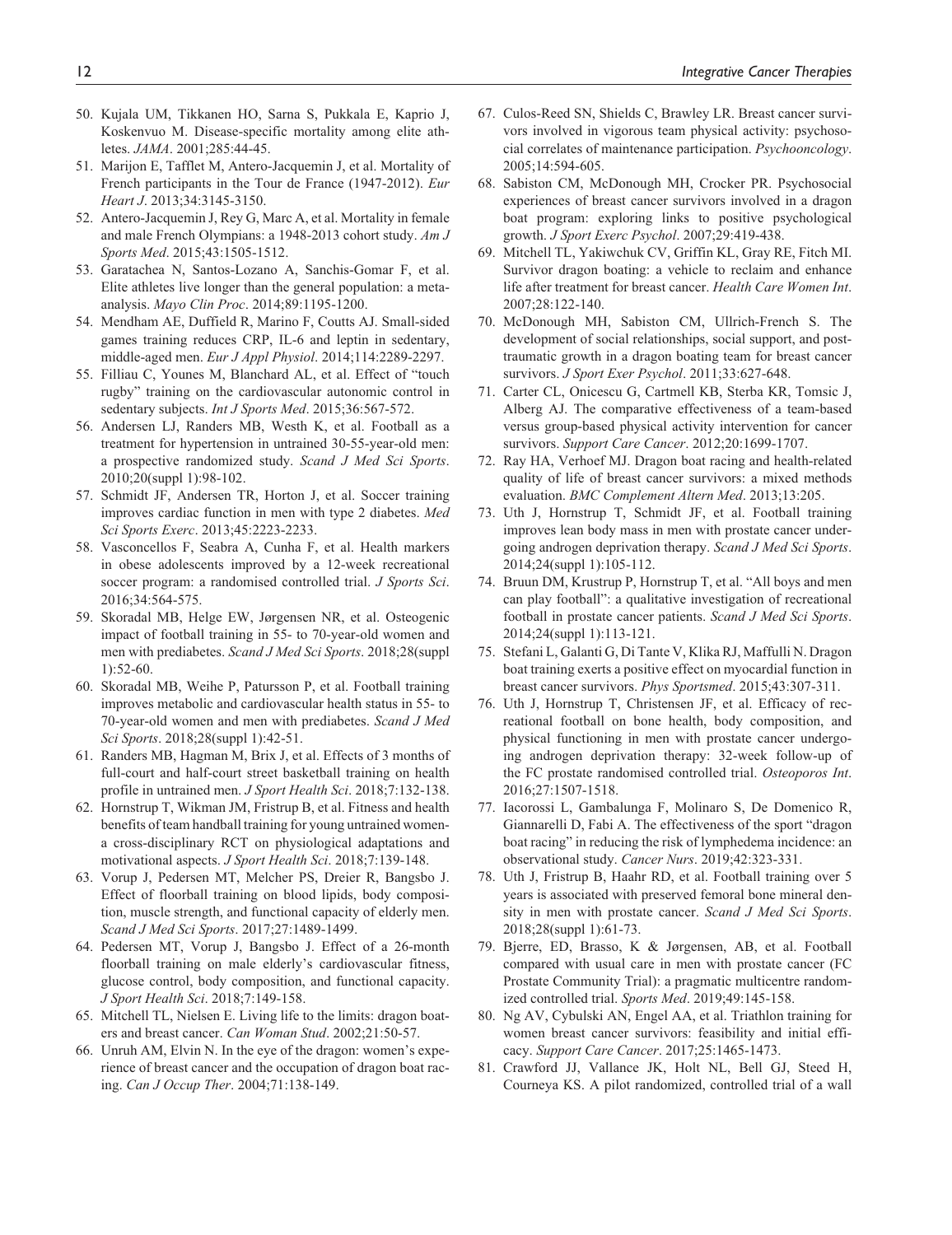climbing intervention for gynecologic cancer survivors. *Oncol Nurs Forum*. 2017;44:77-86.

- 82. Krustrup P, Aagaard P, Nybo L, Petersen J, Mohr M, Bangsbo J. Recreational football as a health promoting activity: a topical review. *Scand J Med Sci Sports*. 2010;20(suppl 1):1-13.
- 83. McKenzie DC. Abreast in a boat—a race against breast cancer. *CMAJ*. 1998;159:376-378.
- 84. Suriano R, Bishop D. Physiological attributes of triathletes. *J Sci Med Sport*. 2010;13:340-347.
- 85. MacKenzie R, Monaghan L, Masson RA, et al. Physical and physiologic determinants of rock climbing [published online October 14, 2019]. *Int J Sports Physiol Perform*. doi:10.1123/ ijspp.2018-0901
- 86. Robinson KM, Piacentine LB, Waltke LJ, Ng AV, Tjoe JA. Survivors speak: a qualitative analysis of motivational factors influencing breast cancer survivors' participation in a sprint distance triathlon. *J Clin Nurs*. 2016;25:247-256.
- 87. Sammut L, Fraser LR, Ward MJ, Singh T, Patel NN. Participation in sport and physical activity in head and neck cancer survivors: associations with quality of life. *Clin Otolaryngol*. 2016;41:241-248.
- 88. Belanger LJ, Plotnikoff RC, Clark AM, et al. Prevalence, correlates, and psychosocial outcomes of sport participation in young adult cancer survivors. *Psychol Sport Exerc*. 2013;14:298-304.
- 89. Eime RM, Young JA, Harvey JT, Charity MJ, Payne WR. A systematic review of the psychological and social benefits of participation in sport for adults: informing development of a conceptual model of health through sport. *Int J Behav Nutr Phys Act*. 2013;10:135.
- 90. Andersen MH, Ottesen L, Thing LF. The social and psychological health outcomes of team sport participation in adults: an integrative review of research [published online August 16, 2018]. *Scand J Public Health*. doi:10.1177/1403494818791405
- 91. Weisenbach BB, McDonough MH. Breast cancer survivors' decisions to join a dragon boating team. *J Sport Exerc Psychol*. 2014;36:564-573.
- 92. McDonough MH, Patterson MC, Weisenbach BB, Ullrich-French S, Sabiston CM. The difference is more than floating: factors affecting breast cancer survivors' decisions to join and maintain participation in dragon boat teams and support groups. *Disabil Rehabil*. 2019;41:1788-1796.
- 93. Hayes SC, Spence RR, Galvão DA, Newon RU. Australian Association for Exercise and Sport Science position stand: optimising cancer outcomes through exercise. *J Sci Med Sport*. 2009;12:428-434.
- 94. Jones LW, Liang Y, Pituskin EN, et al. Effect of exercise training on peak oxygen consumption in patients with cancer: a meta-analysis. *Oncologist*. 2011;16:112-120.
- 95. Kwan ML, Cohn JC, Armer JM, Stewart BR, Cormier JN. Exercise in patients with lymphedema: a systematic review of the contemporary literature. *J Cancer Surviv*. 2011;5:320-336.
- 96. Baumann FT, Bloch W, Beulertz J. Clinical exercise interventions in pediatric oncology: a systematic review. *Pediatr Res*. 2013;74:366-374.
- 97. Cheema BS, Kilbreath SL, Fahey PP, Delaney GP, Atlantis E. Safety and efficacy of progressive resistance training in breast cancer: a systematic review and meta-analysis. *Breast Cancer Res Treat*. 2014;148:249-268.
- 98. Loughney L, West MA, Kemp GJ, Grocott MP, Jack S. Exercise intervention in people with cancer undergoing adjuvant cancer treatment following surgery: a systematic review. *Eur J Surg Oncol*. 2015;41:1590-1602.
- 99. Bourke L, Smith D, Steed L, et al. Exercise for men with prostate cancer: a systematic review and meta-analysis. *Eur Urol*. 2016;69:693-703.
- 100. Heywood R, McCarthy AL, Skinner TL. Safety and feasibility of exercise interventions in patients with advanced cancer: a systematic review. *Support Care Cancer*. 2017;25:3031- 3050.
- 101. Singh B, Spence RR, Steele ML, Sandler CX, Peake JM, Hayes SC. A systematic review and meta-analysis of the safety, feasibility, and effect of exercise in women with stage II plus breast cancer. *Arch Phys Med Rehabil*. 2018;99:2621- 2636.
- 102. Cave J, Paschalis A, Huang CY, et al. A systematic review of the safety and efficacy of aerobic exercise during cytotoxic chemotherapy treatment. *Support Care Cancer*. 2018;26:3337-3351.
- 103. Morales JS, Valenzuela PL, Rincón-Castanedo C, et al. Exercise training in childhood cancer: a systematic review and meta-analysis of randomized controlled trials. *Cancer Treat Rev*. 2018;70:154-167.
- 104. Toohey K, Pumpa K, McKune A, Cooke J, Semple S. Highintensity exercise interventions in cancer survivors: a systematic review exploring the impact on health outcomes. *J Cancer Res Clin Oncol*. 2018;144:1-12.
- 105. Lahart IM, Metsios GS, Nevill AM, Carmichael AR. Physical activity for women with breast cancer after adjuvant therapy. *Cochrane Database Syst Rev*. 2018;(1):CD011292.
- 106. Rorth M, Tjornhoj-Thomsen T, Cormie P, Oliffe JL, Midtgaard J. Attitudes and experiences of men with prostate cancer on risk in the context of injuries related to community-based football—a qualitative study. *J Aging Phys Act*. 2019;27:205-212.
- 107. Levine BD, Baggish AL, Kovacs RJ, Link MS, Maron MS, Mitchell JH. Eligibility and disqualification recommendations for competitive athletes with cardiovascular abnormalities: Task Force 1: classification of sports: dynamic, static, and impact: a scientific statement from the American Heart Association and American College of Cardiology. *J Am Coll Cardiol*. 2015;66:2350-2355.
- 108. Niebauer J, Börjesson M, Carre F, et al. Recommendations for participation in competitive sports of athletes with arterial hypertension: a position statement from the sports cardiology section of the European Association of Preventive Cardiology (EAPC). *Eur Heart J*. 2018;39: 3664-3671.
- 109. Pelliccia A, Solberg EE, Papadakis M, etal. Recommendations for participation in competitive and leisure time sport in athletes with cardiomyopathies, myocarditis, and pericarditis: position statement of the Sport Cardiology Section of the European Association of Preventive Cardiology (EAPC). *Eur Heart J*. 2019;40:19-33.
- 110. Liponski W, Farmer M. *World Sports Encyclopedia*. Osceola, WI: Haynes; 2004.
- 111. Jeoung BJ. Relationships of exercise with frailty, depression, and cognitive function in older women. *J Exerc Rehabil*. 2014;10:291-294.